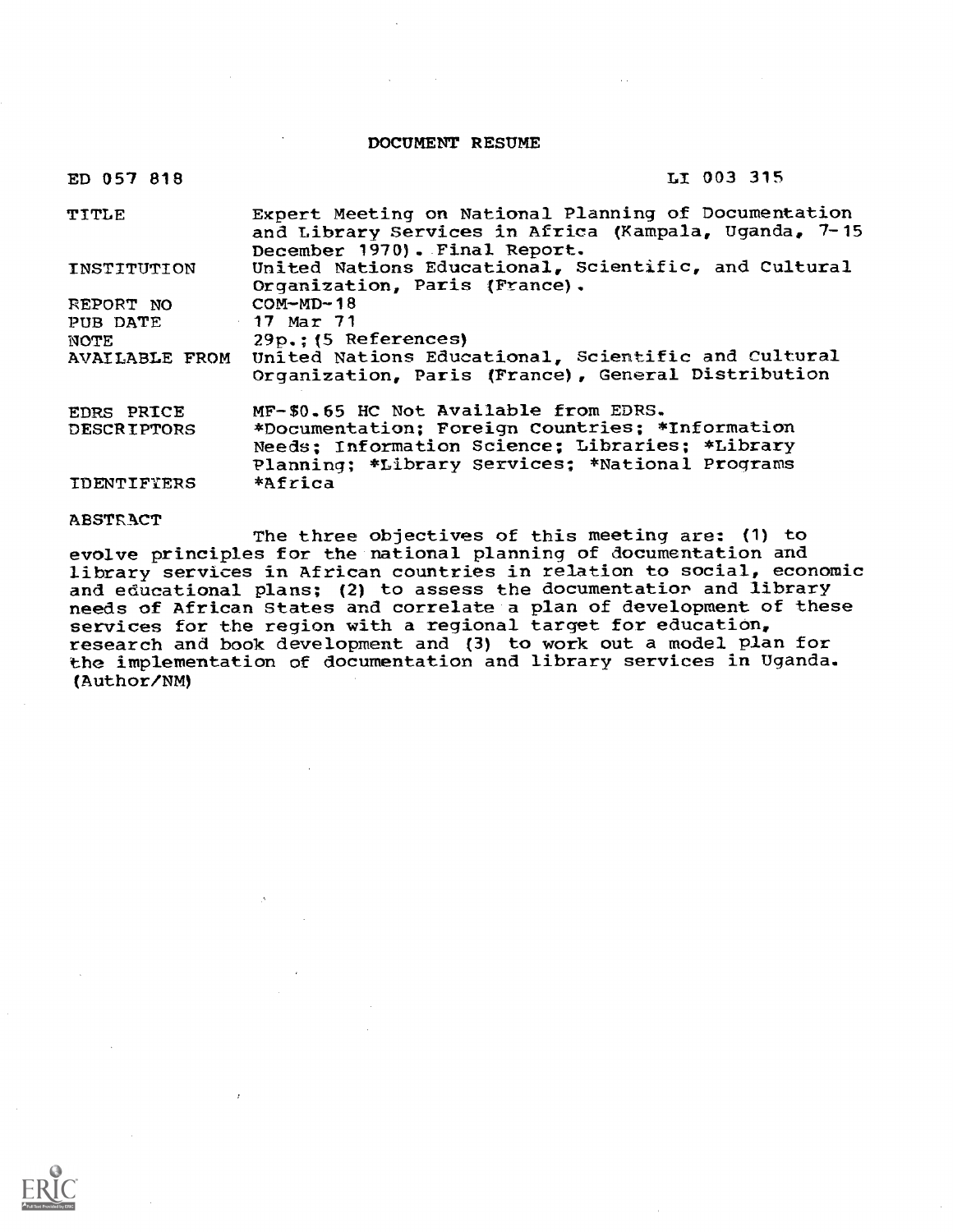### Distributi  $\clubsuit$  general

 $\infty$  $\overline{\phantom{0}}$ 0578 "PERMISSION TO REPRODUCE THIS COPY- RIGHTED MATERIAL BY MICROFICHE ONLY HAS BEEN GRANTED BY

الأراد والمتحدث والمستحدث والمحافظة

الحجار والمحول ووجهت الراز

### $UnesCO$

TO ERIC AND ORGANIZATIONS OPERATING<br>UNDER AGREEMENTS WITH THE U.S. OFFICE<br>OF EOUCATION. FURTHER REPRODUCTION<br>OUTSION OF THE COPYRIGHT OWNER."<br>MISSION OF THE COPYRIGHT OWNER."

#### UNITED NATIONS EDUCATIONAL, SCIENTIFIC AND CULTURAL ORGANIZATION

#### EXPERT MEETING ON NATIONAL PLANNING OF DOCUMENTATION AND LIBRARY SERVICES IN AFRICA

Kampala, Uganda, 7-15 December 1970

FINAL REPORT

**IO**  $\infty$  $003$ 

U.S. DEPARTMENT OF HEALTH,<br>EDUCATION & WELFARE<br>OFFICE OF EDUCATION<br>THIS DOCUMENT HAS BEEN REPRO.<br>DUCED EXACTLY AS RECEIVED FROM<br>THE PERSON OR ORGANIZATION ORIG-<br>INATING IT. POINTS OF VIEW OR OPIN-<br>IONS STATED DO NOT NECESS

COM/MD/18 PARIS, 17 March 1971 Original: English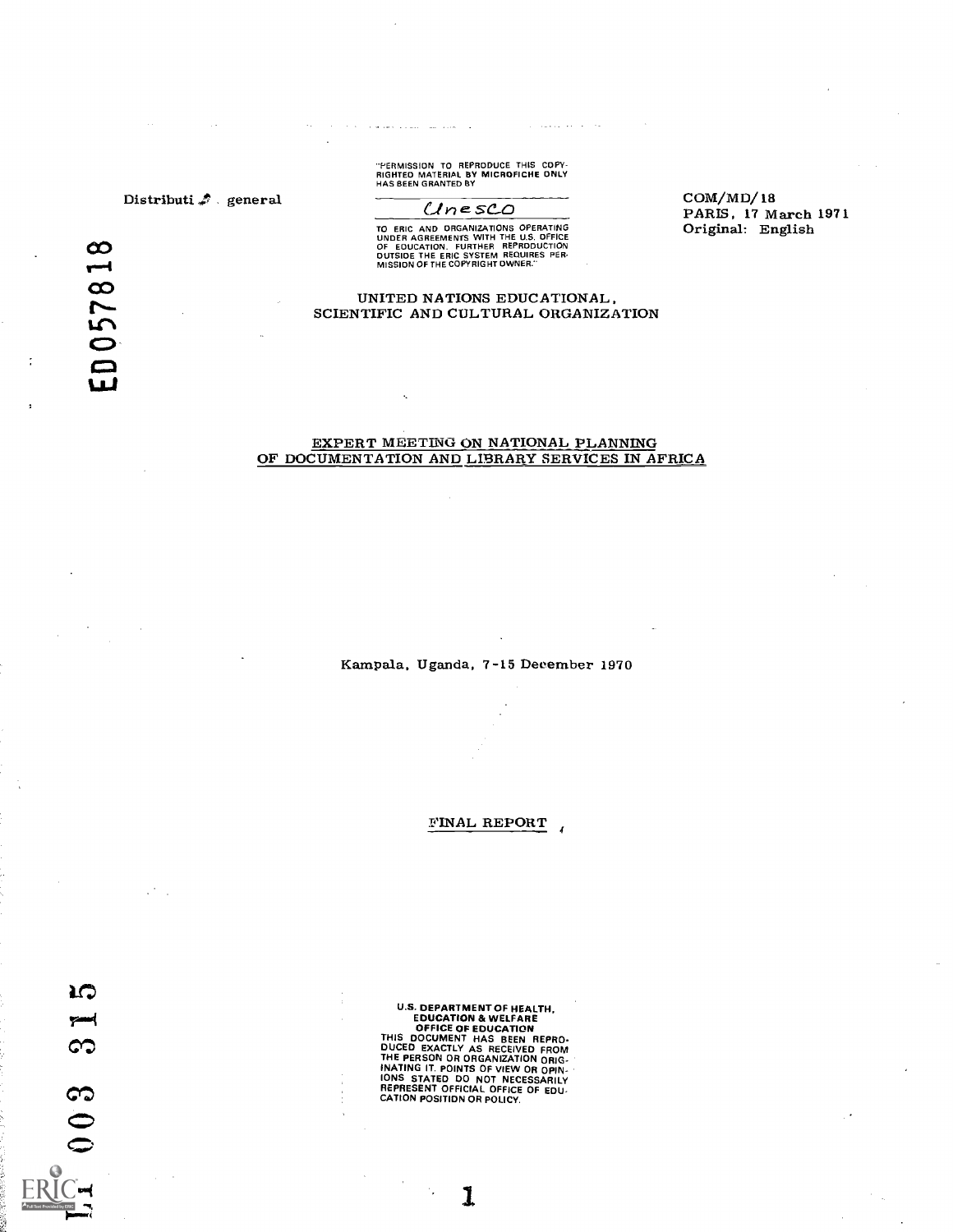#### COM/MD/18

#### I. INTRODUCTION

The Meeting of Experts on the National 1-1anning of Documentation and Library Services in Afric a was held in Kampala, Uganda from 7 to 15 December 1970, in accordance with resolution 4.421 adopted by the General Conference of Unesco at its fifteenth session.

This meeting, convened by the Director-General of Unesco was organized with the co-operation of the Government of Uganda. The main objectives were:

to evolve principles for the national planning of documentation and library services in African countries in relation to social, economic and educational plans;

to assess the documentation and library needs of African States and correlate a plan of develop-<br>ment of these services for the region with a regional target for education, research and book development;

to work out a model plan for the implementation of documentation and library services in Uganda.

#### II. PARTICIPANTS

Fourteen experts invited by the Director-General of Unesco were the principal participants in the meeting. In addition, six international organizations, intergovernmental organizations, international non-governmental organizations and private foundations sent observers. The Unesco Sec-<br>retariat was represented by two members of the staff of the Department of Documentation, Libra-<br>ries and Archives, the Chief o International Institute of Educational Planning, the Department of Mass Communication and two field experts from the region. Five consultants also took part. The full list of participants is in- cluded as an annex to this document.

#### III. OPENING OF THE SESSION

The meeting was formally opened by the Hon. C.B. Katiti, Minister of Culture and Community<br>Development, Uganda, at the Conference Centre of the Parliament Building on 8 December 1970,<br>Speaking on this occasion, the Honoura the government's interest in developing an efficient network of documentation and library services in Uganda, he emphasized its wish that these be conceived to permit co-ordination and co-operation with those of other countries.

He mentioned the importance of libraries as an adjunct to the educational process and the need<br>to provide higher priority in government expenditures for their improvement. The development of documentation and library services was a neans of meeting the challenges of needed expansion in education and the socio-economic changes taking place in African society.

Citing the work already accomplished by the East African School of Librarianship, the Minister<br>stressed the importance of improving facilities for training personnel at all levels. He hoped that<br>the meeting could formulat

The representative of Unesco expressed the thanks of the Organization to the Government of Uganda for acting as host to the meeting and explained its aims and objectives .

#### IV. ELECTION OF THE BUREAU

The following were elected as members of the Bureau:

Chairman: Mr. D. Sentongo (Uganda)

 $\mathcal{E}_{\alpha,\beta}$ 

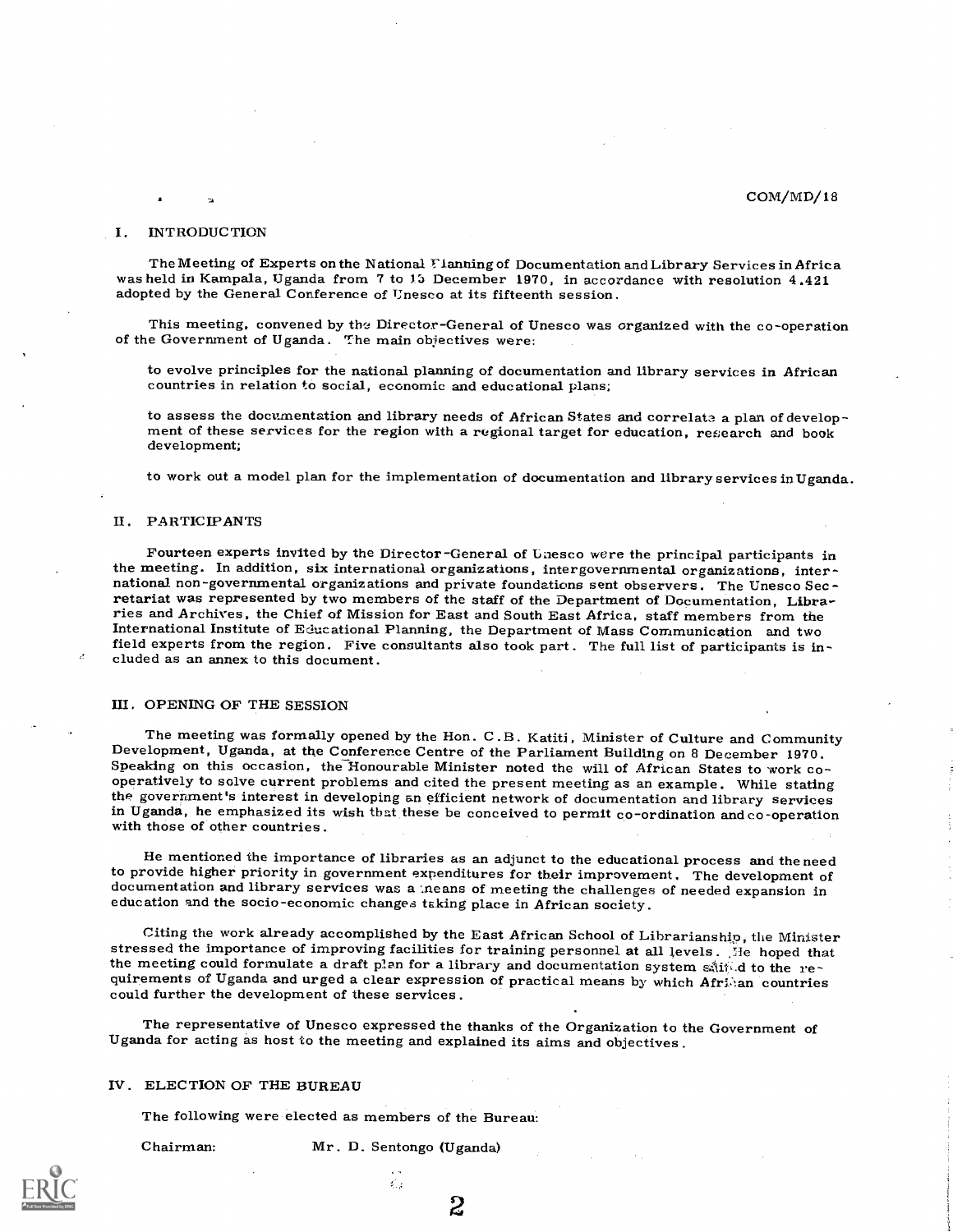| $Vice-Chairmen$ | Mr. A. Bousso (Senegal)<br>Mr. K.L. Liguer-Laubhouet (Ivory Coast) |
|-----------------|--------------------------------------------------------------------|
| Rapporteur:     | Mr. K. Okorie (Nigeria)                                            |

#### V. AGENDA

The subjects on the Agenda were taken up in the following order:

- (1) The present state of library services in Africa.
- (2) The rôle of documentation and library services in educational, social and economical development in Africa.

 $-1$ 

- (3) Library development in relation to African Book Development Programme.
- (4) Planning of documentation and library services.
- (5) Personnel.
- (6) A long-term plan for documentation and library development in Africa.
- (7) A plan for Uganda.

VI. SUMMARY OF DISCUSSIONS

(1) The present state of library services in Africa.

The participants described the conditions prevailing in their countries as far as library and documentation services were concerned. In general the present situation was considered very unsatisfactory.

# (a) Legislation, co-ordination, planning and finance

The existence, or otherwise, of library legislation varied greatly from one country to another. There are cases where library legislation is lacking and many where it was thought to be inadequate Many participants spoke of the urgent need to create a satisfactory framework for the co-ordination of library development, though one expert thought that separate library institutions shouldbe allowed to reach a certain stage of development and then a system of library co-operation created. One consultant observed that the need for the co-ordination of library development also existed in developed countries.

Where national libraries exist, as in Madagascar and Nigeria, they have assumed to some extent a position of leadership and perform a co-ordinating rôle, though often without a satisfactory legislative base.

Efforts to form co-ordinating bodies in Ghana and Tanzania have not yet succeeded, though in the latter country the Tanganyika library Services Board has made a start by appointing committees for public, school and special and government libraries.

A recent decision of the Ministry of Education in the Ivory Coast has created a body with the following functions:

- (i) The planning and organization of the development of all types of libraries.
- -(ii) The supervision of such development and the centralization of study of professional problems.

 $\zeta_{\lambda}$ 

(iii) The study and proposal of legislation.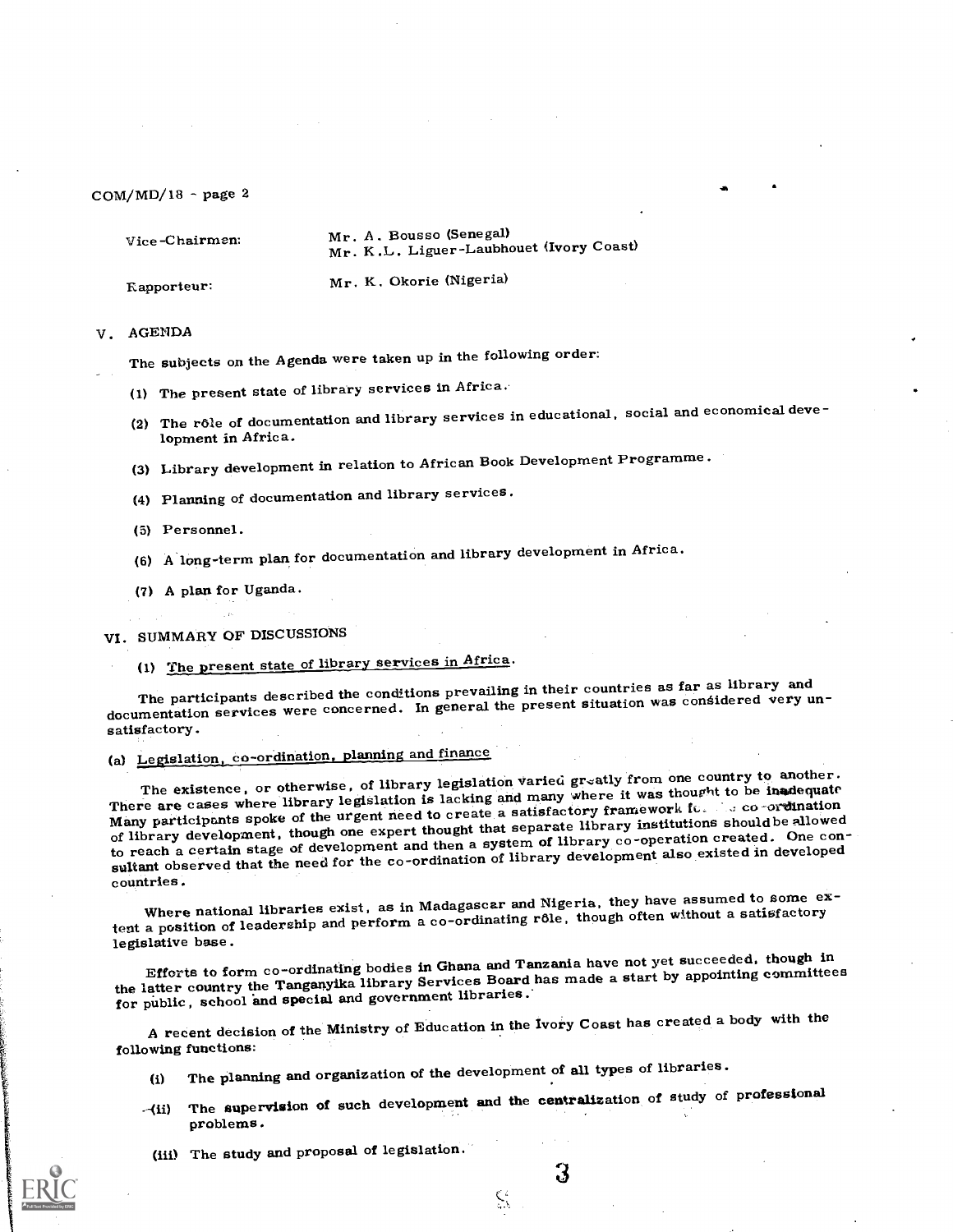#### (iv) The problems and development of book production.

The imminent creation of a national library and the preparation of library legislation vas re- ported by the expert from Senegal.

The need to develop library co-operation was mentioned by a number of participants. One expert from Uganda stressed that at this stage it was unrealistic to think in terms of African co-operation, and that efforts should b

The question of legal deposit was raised by a number of experts. In some cases, as in Ethiopia, there is no legal deposit legislation, and even where this exists problems of enforcement are com-<br>mon or the legislation is i had recently been extended to cover government documents which had formerly been excluded.

It was noted that the problem of securing adequate financial resources for any form of library development, with the possible exception of university libraries, was mentioned by almost every expert. In some countrles this arises from a failure on the part of leaders to appreciate the value<br>of libraries to the country's development. In oth?rs, this awareness exists, but is rarely translated into the provision of the necessary finance.

#### (b) School libraries

There was unanimous agreement that school libraries are absolutely vital to the satisfactory development of true and full education and for the development of reading skills which are an essential basis for life-long education. Some States such as the Ivory Coast, have accepted that school libraries are essential and must be planned within the context of the development programme for education.

Though it is in primary schools where a start should be made on creating an interest in reading and on developing the ability to read and the use of books and libraries, very few countries could report any real development. The growing magnitude of the problem, compounded as it is by the drive for universal primary education and the lack of suitable books in the verticalism,  $\sin x = 0$  and  $\sin x = 0$ ted most countries.

Promising starts have been made in a number of countries on the development of secondary school libraries, but these efforts are often unco-ordinated, particularly with other forms of library<br>development. However, in Ghana, the Libraries Board has recently submitted a report on the xx organization of school and college libraries and it is thought likely that the Board will be requested to form a separate department to carry out this reorganization alongside the development of public libraries .

In Tanzania, the Tanganyika Library Services Board, which is responsible for library development generally, is in the process of establishing a comprehensive secondary school library service, based initially on three admin isting libraries, the provision of loan collections with a target standard of ten books per student and it has been accepted that the training of teachers in basic library skills and in the use of libraries  $\overline{\mathbf{a}}$ :<br>absolutely essential to the success of this programme.

### (c) Public libraries

The provision of public library services, together with that of university libraries, are perhaps the best known of all forms of library development in Africa. Perhaps for this reason experts tended to stress the very great efforts that are still required before books and information services are made available to peop

The almost universal lack of any form of public library service in the French-speaking countries was noted. The expert from Zambia mentioned that public libraries in his country were developing separately with a service for rural districts under the control of the Ministry of Education,<br>and service for urban areas under municipal authorities responsible to the Ministry of Local. Government.

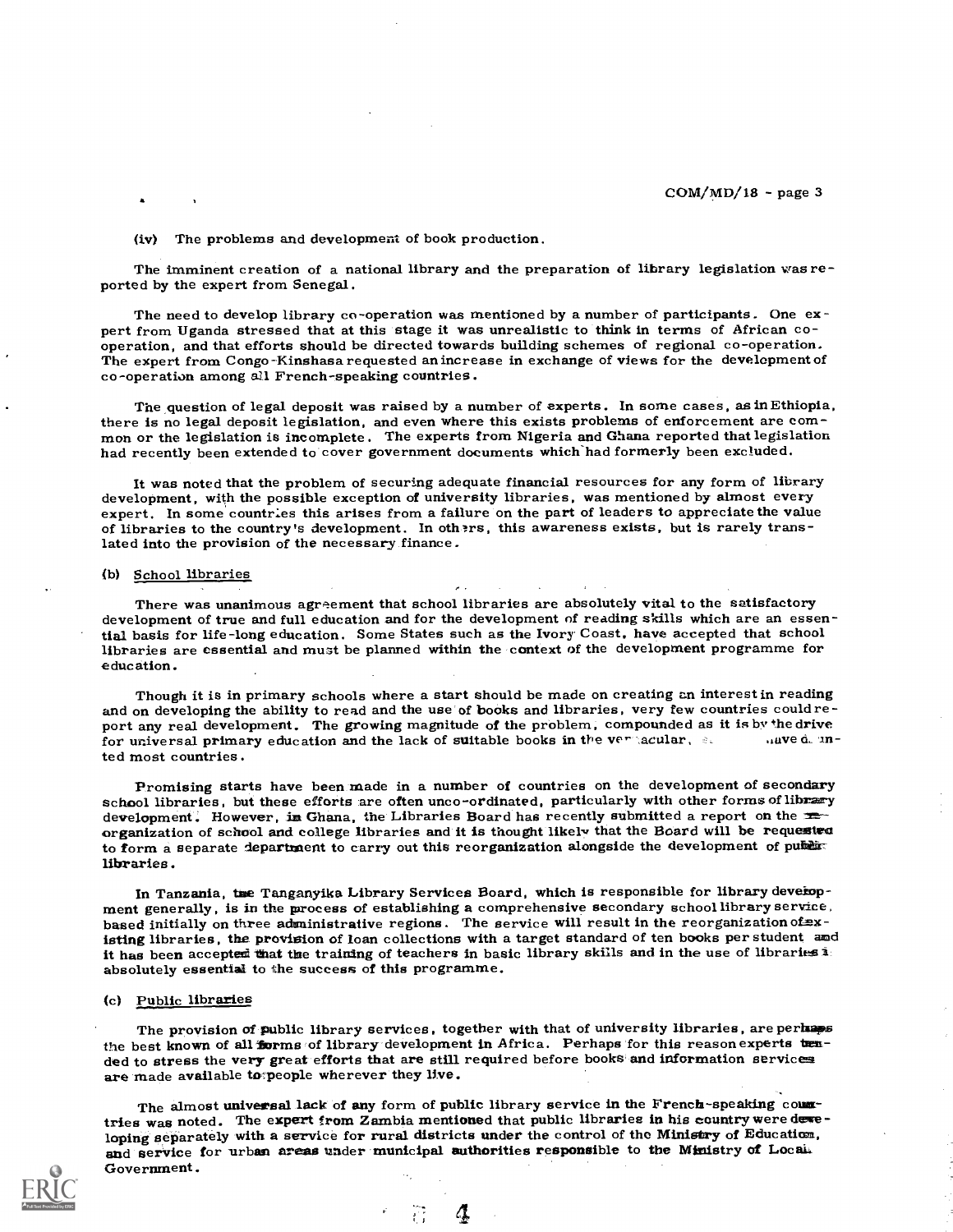The expert from Nigeria outlined the difficulties of rebuilding a library system ravaged by a civil war and disrupted by the creation of a new federal structure . This has resultedinthe new East Central State planning the creation of an independent libraries board, similar to the old EasternRegional Libraries Board, while the new States of Rivers and South Eastern are to operate library services directly under the Ministries of Information and Home Affairs.

Uganda and Kenya, though they have had legislation for a number of years are only at the very start of library development. The expert from Kenya, for example, reported that the first regional library was under construction and the first mobile library was on order. In this country, however, the library service in the capital city is operated separately by the City Council.

### (d) National libraries

The provision of national libraries varied greatly. Experts from Kenya, Uganda, Tanzania and Zambia, all reported that there was no national library as such in their countries. In Tanzania scale of the functions of a national library are performed by the University Library and the Tanganyika, Library Service; in Uganda the University Library provides several services normallyprovided by a national library, and in both cases the view was expressed that the formation of a separate national library would result in unnecessary duplication. In Zambia it is the library of the National Archives which has legal deposit rights and which attempts to undertake national bibliographic functions despite a lack of adequate professional staff.

The expert from Ethiopia reported that though a national library had existed since 1944 it was the more recently established library of Haile Selassie I University which performed most of the functions of a national library, with a number of bibliographical services being provided by its Institute of Ethiopian Studies.

The expert from the Ivory Coast reported encouraging development. A new national library is to be constructed with funds provided by Canada, and a full range of national library services is already in existence.

In Nigeria the national library already provides a most impressive range of services and the country's new Four Year Development Plan calls for the construction of a new building at a cost of £500,000 and the provision of branch reference libraries in each of the States.

# (e) University and college libraries

Many participants reported a fairly satisfactory situation with regard to the development of university library facilities, and the experts from Uganda and Tanzania spoke of the need to consider the research requirements of the country as a whole when developing the library's collections . Only the expert from Congo-Brazzaville,: where the university has a central collection of only 25,000 volumes to serve students of four countries, raised the spectre of dispersed and therefore weak collections. By contrast, in Ethiopia, where the university was formed in 1961 by combining a number of different institutes of higher learning, there has been impressive development in bringing together the formerly separate libraries into one co-ordinated collection.

Attention was drawn by an expert from Uganda, to the satisfactory nature of the Uganda Technical College Library, but this seemed to be an exception. A number of other participants spoke of the poor provision and lack of organization to be found in many institutes of higher learning such as technical colleges and colleges of education.

# (f) Special libraries and documentation services

While a number of experts mentioned individual instances of well organized special libraries with highly developed documentation services, such as the library of the East African Agriculture and Forest Research Organization in Kenya, these were exceptions. The majority of participants spoke of weak, ill-organized collections due to the failure of the government to recognize the need for professional staff or to accord them adequate status in the government service structure.

In Nigeria efforts are being made to improve the situation by pooling staff and appointing a superintendent of government libraries. Attempts are also being made to co-ordinate methods of library organization and administration.़ि

 $\overline{5}$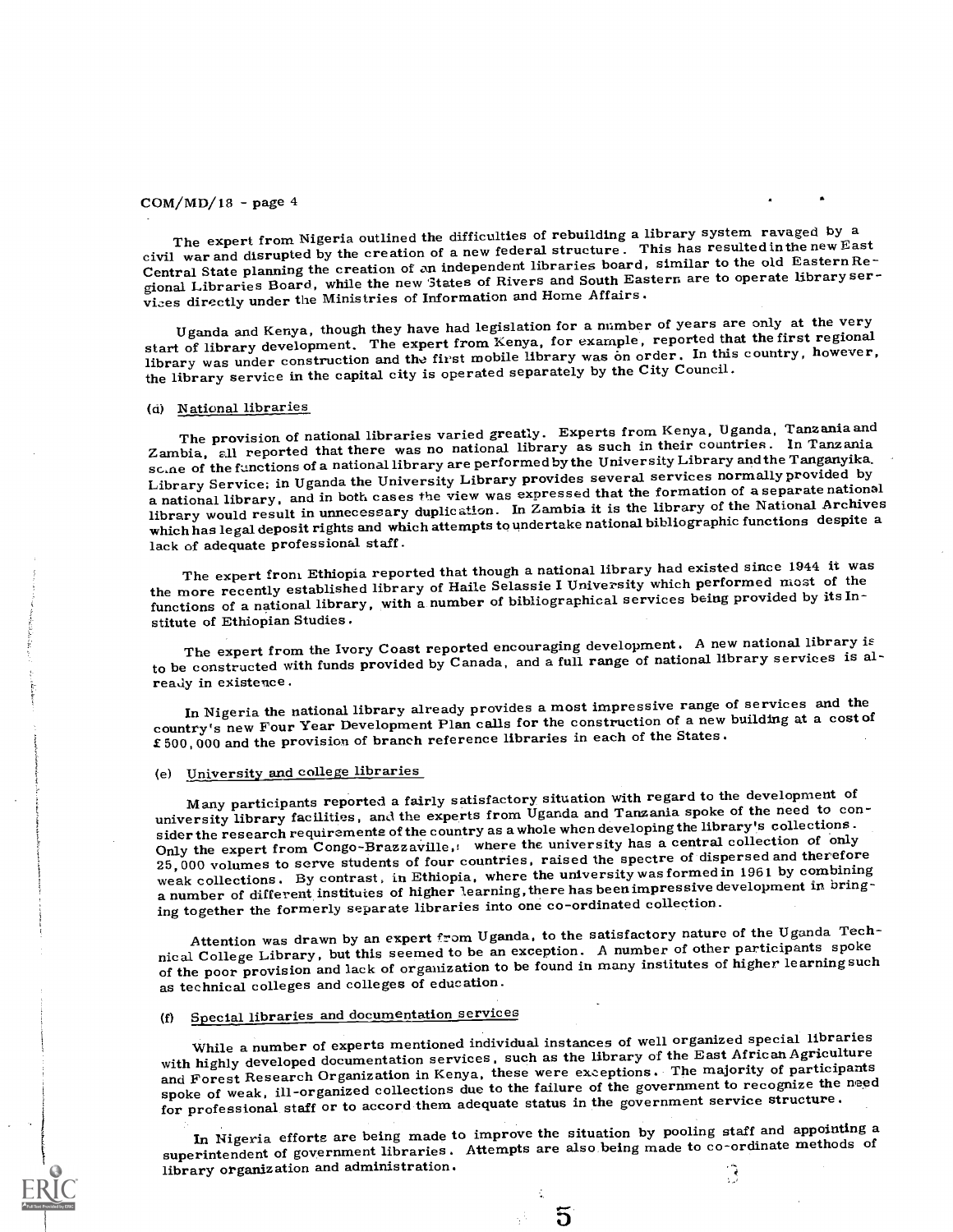In Tanzania, ihough lack of sufficient professional staff has made development difficult, a com-<br>mittee of the Tanganyika Library Services Board has been appointed to try to co-ordinate the development of government and special libraries with that of library development generally and funds have been placed at the Board's disposal for the improvement of these services.

The expert from Zambia spoke of the urgent need to establish satisfactory information and documentation services, particularly in the fields of science and technology. At present whole sectors of development were being denied the flow of information necessary for success, and without such<br>services Africa would be denied the fruits of modern technological progress. The lack of qualified personnel was again mentioned as the main problem, particularly since recruits with the necessary scientific background were invariably absorbed by other sectors of the economy.

### (g) Personnel and training

This was cited as a key problem. Participants emphasized that progress in libraries was hindered by the lack of trained and experienced personnel and that existing training facilities were inadequate. One country, for example, had only three local professional librarians .

Several speakers emphasized the need for co-ordination of standards of library training and resultant qualifications, and the desirability of co-operation between library schools. The possibility of co-operation between the East African School of Librarianship and the Library School in Ethiopia was mentioned as an example.

Reasons mentioned by the speakers for the shortage of training centres and the difficulty of attracting recruits were the failure of some countries to accord adequate status to librarians and to recognize the vital contribution which a professionally organized library service could make to a untry's development.

Some countries, lacking formal training facilities, had resorted to in-service training schemes, and even in countries where library schools existed, this form of training was recognized as an essential supplement. The exp

# (2) The role of documentation and library services in education, social and economic development in Africa

After an exchange of views on the importance of the r6le of documentation and library services in modern society, the meeting decided to express its position which is recorded in part VII of this report.

# (3) Library development in relation to the African Book Development Programme

The meeting was informed about the overall Book Development Programme for Africa which had been launched by Unesco through a regional expert meeting in Accra, Ghana, in 1968.

The meeting unanimously recognized the decisive rôle librarians and libraries have to play within the planning and the implementation of national book development programmes. It was realized that this rôle was not limited to libraries only, but that there are many fields in which librarians<br>and libraries could either be instrumental or could serve as a source for advice, information and research.

In particular, it was found that libraries should give special regard to the needs of new literates<br>emerging from literacy campaigns with a view to meeting the requirements of this new and rapidly<br>growing mass market and t

One expert pointed out that a new type of book, especially designed for new literates, was re- quired. These books should take into account the limited vocabulary of new readers and be geared to their taste, intellectual horizon and receptivity. The development of this new type of book would require research in which librarians should be actively engaged.

່ດັ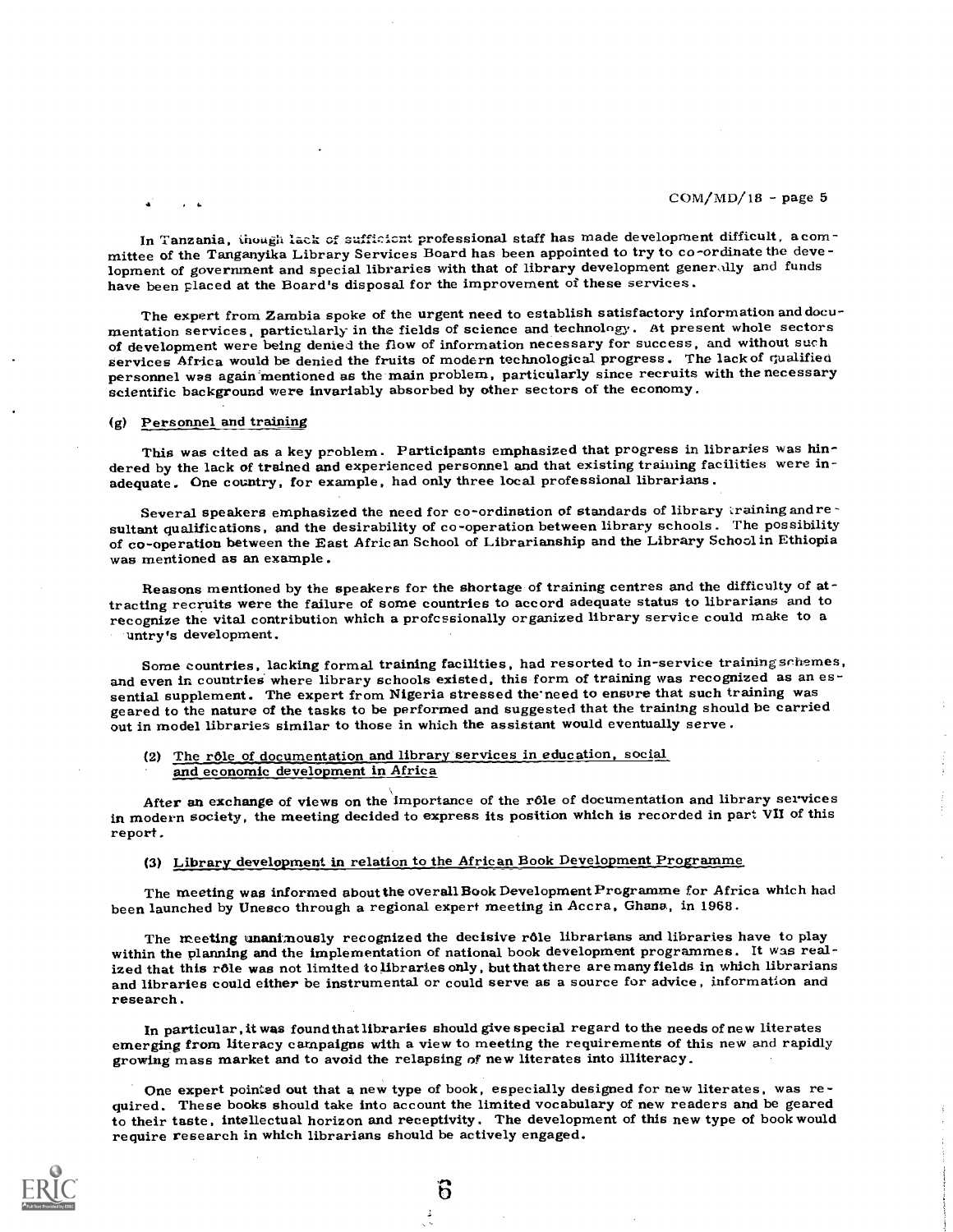It was further felt that libraries would offer the best facilities to provide rural readers with books. This was particularly important as the majority of new literates (up to 90%) live in remote areas where no traditional

- (a) public: libraries should be extended into smaller communities;
- (b) special children's libraries should be developed;
- (c) school libraries should be developad in such a way that they instill into the children a love of books and assist the child to discover the enrichment that reading provides.
- (d) teachers should receive special training to help them handle a school library.

One expert suggested that libraries should be used as sales agents for books. This suggestion was welcomed as book buyers are at the same time potential library users.

The experts stressed the need for training librarians and, consequently, the enlargement of training facilities for the profession. The meeting also hoped that plans to establish in Africa re-<br>gional centres for training a

The meeting wished to suggest to governments the removal of levies on both imported books and paper in order to encourage the development of the book industry in Africa.

The experts noted the necessity for establishing national book development councils to achieve<br>co-ordination of all book development efforts. They were of the opinion that library associations<br>should be represented on the

The meeting expressed its satisfaction that 1972 will be proclaimed International Book Year.<br>There was general agreement that all activities of libraries in that year should be linked with Inter-<br>national Book Year.

- (4) Planning of documentation and library services
- (a) Functions of various types of libraries

At this stage of the meeting an attempt was made to define the rôle and functions of various<br>types of libraries. It was accepted that all libraries, supported by public funds, were social insti-<br>tutions providing education

ğ

It was acknowledged that the way in which different types of libraries attempted to meet these<br>objectives would inevitably vary from one country to another. It was also felt that the traditionally<br>accepted distinctions bet

#### National libraries

- (i) To serve as the primary instrument for the achievement of co-ordinated library development .
- (ii) To serve as a permanent depository for all publications issued in the country and to collect printed material concerning the country, wherever published.
- (iii) To publish the National Bibliography.
- (iv) To organize the national and international exchange of publications and information.

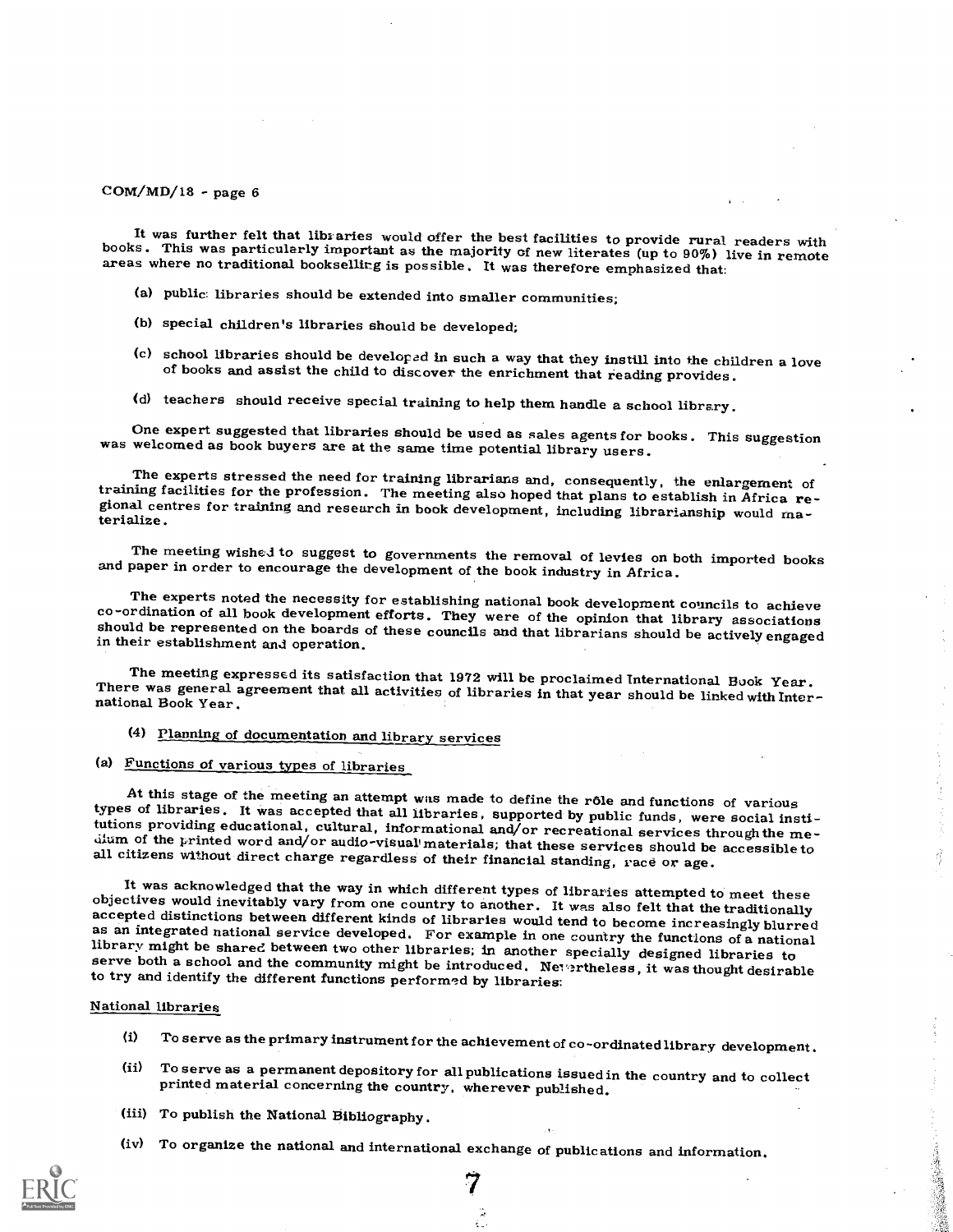#### Public libraries

- (i) To serve as a centre of culture and information in the community.
- (ii) To provide services for all sections of the community, e.g. children, blind people, sick people, etc. and wherever necessary to provide specialized information, including ser- vices to industry and commerce.
- (iii) To encourage and promote the use of books and information.

#### University libraries

The prime function of a university library is to contribute towards undergraduate and post-<br>graduate study programmes as well as the research programmes of the university. This however is not<br>its exclusive function. A univ library system.

#### School libraries

· 本部の大きなので、「大きなので、「大きなので、「大きなので、「大きなので、「大きなので、「大きなので、「大きなので、「大きなので、「大きなので、「大きなので、「大きなので、「大きなので、「大きなの

The basic purpose of a school library is to make books and other reading matter available to teachers and pupils in support of the teaching programme and to further the general intellectual de- velopment of a student. It must play an active part in the educational process, persuading staff and students to read and use books, guiding them in their reading and encouraging reading of a higher quality and the formation of the habit of reading for pleasure and self education.

#### Special libraries or documentation centres

These services exist to serve a specialized body of users within a definite subject field. Typically they exist to meet the needs of research workers and other specialists in government departments, research institutes, le tion comprise an important part of the total national resources, not only of material but also of skilled staff and documentation facilities and should therefore, wherever possible, be fully integrated into the nation's library and information system.

#### (b) The relationships between different types of libraries and documentation services

Before proceeding to an examination of the planning of library and documentation services the participants attempted to define the relationships between different types of libraries and documentation services.

It was noted that the working document suggested the grouping of library services into two broad categories: public and school libraries on the one hand, and university and special libraries and documentation centres on the other. This suggestion was supported by several participants, one even going so far as to suggest that public library provision should be limited to a service for new liter-<br>ates and those with primary, secondary and vocational education; undergraduates, graduates and re-<br>search workers, wher that the university library could cater for all graduates in the country was quite impractical . Another expert suggested a different grouping of school and university libraries , and public and special libraries .

One speaker also challenged the suggestion that had been made that the university library should be recognized as the country's national library and should receive increased resources to enable it to perform this function. Another expert also expressed doubts about such an arrangement and thought<br>that, though it might be acceptable in the short term, in the long run the creation of a national li-<br>brary would prove e

Though one speaker felt there was a need to distinguish between the rôle of libraries and documentation centres he received little support. On the contrary a number of participants made a strong plea for the avoidance of t artificial one and would lead to the duplication of services. The development of well organized li-<br>brary services would automatically include-strong documentation services.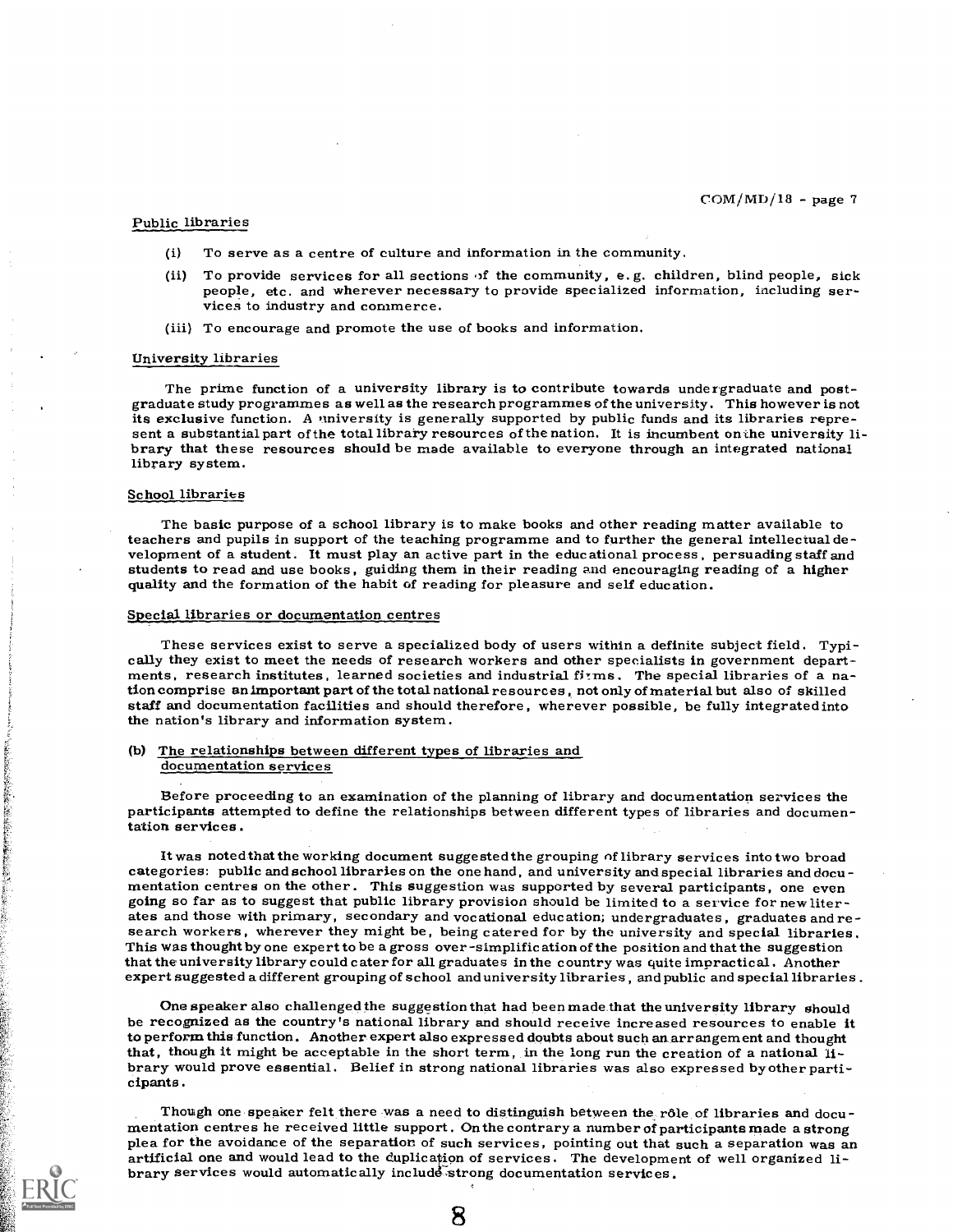Two participants emphasized that a library service should be established which would serve the whole nation, involving all kinds of libraries and that it was necessary for librarians to avoid thinking in terms of their own particular types of libraries. Reference was also made by a number of participants to the problems created by the piecemeal growth of libraries in more developed countries and the consequent cult. In Africa, where development was only just beginning, it should be possible to avoid a similar situation.

Co-operation between different types of libraries, while useful in helping to avoid duplication and exploit resources to the full, was not always satisfactory. What was required was the creation<br>of a full range of services for all citizens, whatever their educational hackground and wherever they might live, and this required a strong single network of libraries of all kinds. Thus in one town the main library might be a public library, in another a special library, in yet another a college or school library.

It was then generally agreed and accepted that, though the pattern and organization of services would inevitably differ from one country to another, , the creation of a fully integrated national library system was essential and that this could only be achieved if the planning and development of such a service was co-ordinated by a single body.

#### Cc) The planning body

Discussion then centred on the nature of the planning body and its relationship with the body politic. A wide variety of views were expressed which generally reflected the experience of participants and the different patterns of government organization in their own countries. Thus experts<br>from countries with central planning ministries thought that such a ministry might provide a suitform counterported the ministries of the ministry of the ministry of Educetion, others the National Library.

It was then pointed out that the responsibility for the provision of library services was rarely centred in one ministry. Since libraries were complementary to all sectors of a nation's activity, responsibility was widely diffured. Thus the Ministry of Education might be responsible for school libraries; the Ministry each individual ministry for the provision of libraries within its own sphere of activity. It was this very diffusion of responsibility which made the need for co-ordination so urgent.

One consultant spoke of the tremendous problem of co-ordination and stated that in his view the central planning of library services was even more complex than education services, since the latter had a unity and could readily be quantified. In the long history of planning library services in one country, many different solutions had been attempted and at various stages different ministries had been charged with the responsibility. Throughout all these changes, however, one principle had been adhered to: that t sible for public libraries since public libraries were seen as central to the problem, complementing all other forms of library service.

In view of the above observations it was finally agreed:

- (i) That in each country the body responsible for library planning should be created and backed by legislation.
- (ii) That it sbould have a membership fully representative of all bodies responsible for library provision and of all interested government ministries including planning and finance .
- (iii) That it chould be responsible to one ministry which would act as its spokesman in the body politic and give it political support .
- (d) The functions of the planning body

The meeting accepted the following definition of planning which had appeared in the working document (COM/CONF.9/3):

9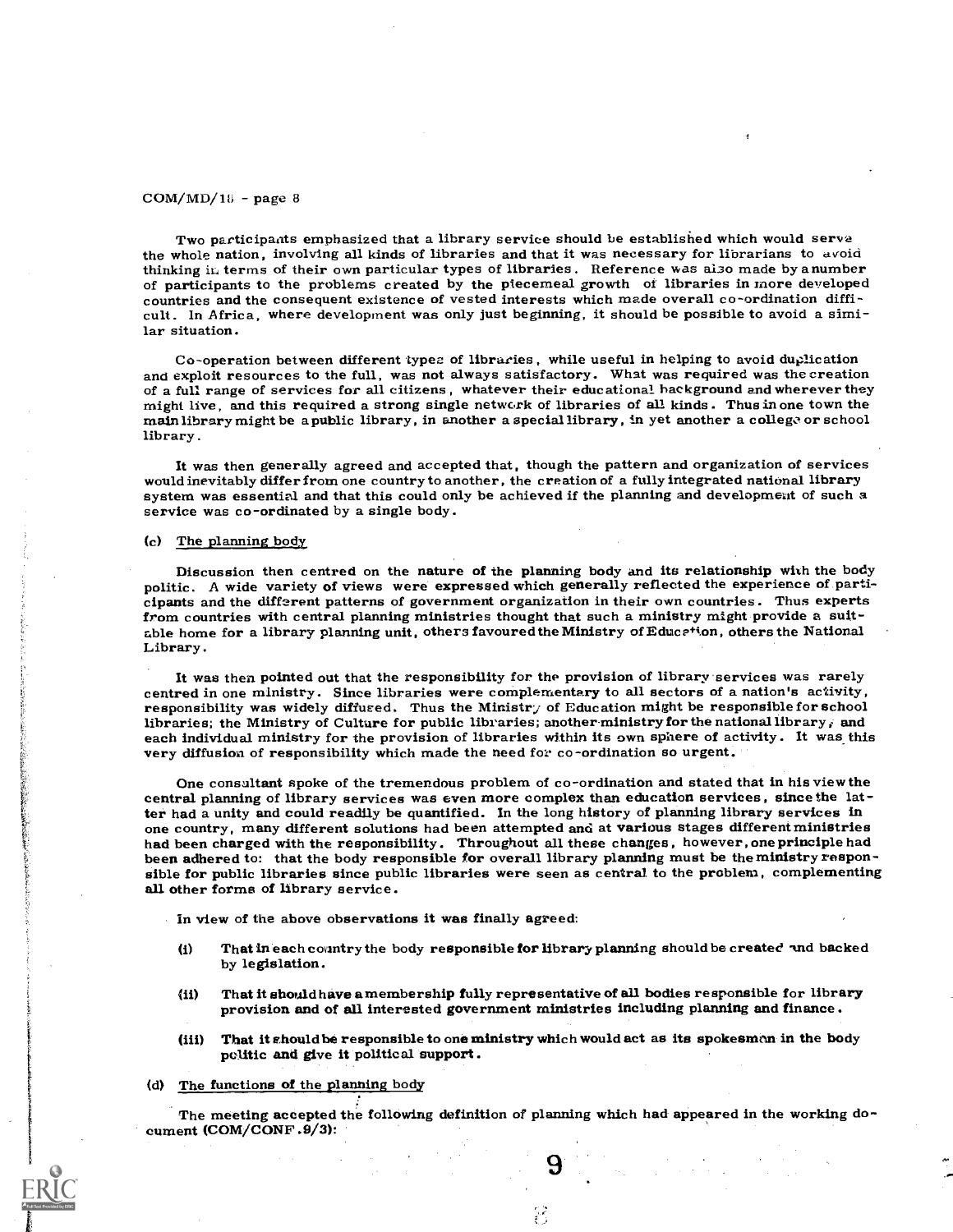"The planning of library and documentation services is regarded as one specific aspect of edu- cational, scientific and cultural planning within the social and economic planning of a country or a of support which it needs if it is to be effective. Regarded in that way planning of library services implies a continuous systematized process of studying educational problems at all levels, including adult education and the problems of scientific research from the standpoint of library needs; it also<br>involves determining the aims of library services, setting targets for attaining those aims and preparing realistic decisions to ensure that these objectives will be reached through the rational and reasonable use of available resources."(l)

It then proceeded to examine the functions of a library planning body.

It was readily agreed that it should have the following functions:

- (i) To prepare and to cost a co-ordinated development plan for all types of libraries within the national development plan.
- (ii) To harmonize the allocation of resources for library development, both from internal and external sources.
- (iii) To establish national standards for efficient library services of all kinds.

The meeting then considered the extent to which the body should be able to control development.<br>A number of participants were in favour of separating the planning functions from that of execution.<br>One consultant, however, for an adequate machinery for enforcing agreed standards and believed that this could best be done<br>by legislation.

It was therefore agreed that in order to carry out its function of planning, co-ordination of de-<br>velopment and control of implementation, it would be necessary for the planning body to be provided<br>with the necessary finan that it would not be necessary for this to be a large, expensive bureaucratic body. It should be able to draw on experts in economics, statistics, finance and sociology from either its parent ministry or from the central government planning agency to support its professional library staff. In this connexion it was noted for example that the central planning body and inspectorate for libraries in the whole of the USSR consisted of only seven professional people.

#### (5) Personnel

At the outset of its consideration of this important topic the meeting received a detailed statement outlining the problems that had been encountered in establishing the East African School of Librarianship, its present pr the training facilities and methods in their own countries to supplement the information contained in the basic working document.

The meeting took note of the difficulties that had been experienced in gaining recognition and support for African schools of librarianship and the valuable rôle played by Unesco in establishing a number of schools. It concluded that the production of adequate numbers of qualified staff at all levels was central to the proMem of development and that this could best be achieved by the establishment of library schools with adequate staff and financial support. While the value of overseas training was recognized, both as a means of obtaining access to courses not available locally and broadening the experience of locally trained librarians, it was felt that basic professional education for African librarians was best undertaken in Africa.

A number of participants drew attention to the need for well planned in-service courses and felt<br>that, since librarianship was essentially a practising profession, it was necessary to supplement<br>formal training with practi

<sup>(1)</sup> Seminario Iberoamericano sobre Planeamiento de Servicios Bibliotecarios y de Documentacion.<br>Madrid, 5 February - 2 March 1968. Informe final. Madrid. Oficina de Education Iberoameri-<br>cana. 1969. 20 p. 1 0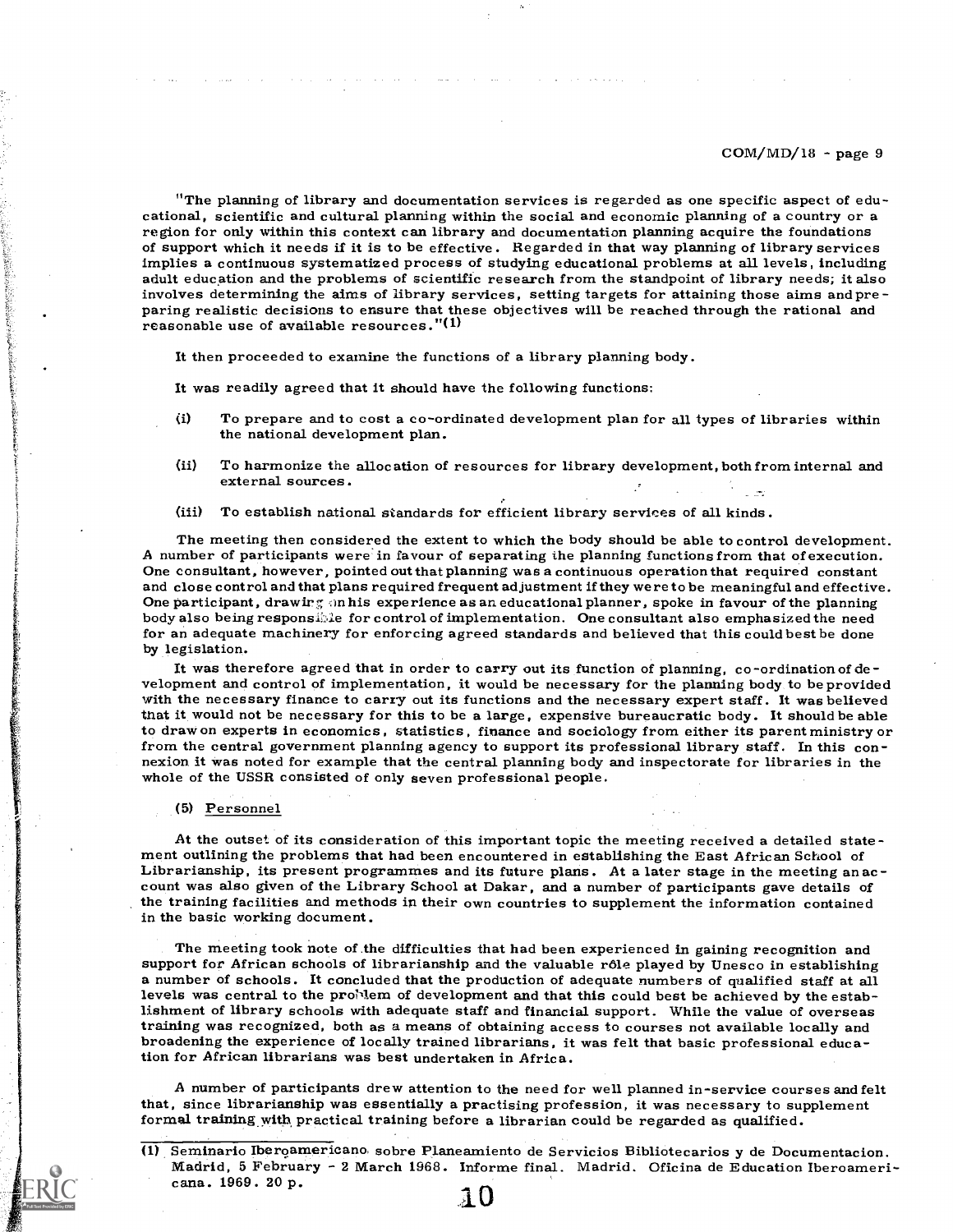There was a general feeling that the present facilities for the education of librarians were in-<br>adequate. One participant suggested that this deficiency might be overcome, at least in the short<br>term, by providing training

and a series

The lack of a sufficient number of training institutions was particularly felt by the participants from French speaking Africa and Unesco was requested to explore the possibility of establishing another school for Central be preceded by a careful study to determine that the impression of need was in fact supported by facts and to convince possible donors.

It was also pointed out that it was all too easy for librarians, aware of the urgent need for<br>trained staff in libraries without librarians to fall into the trap of pressing for training without first ensuring that the necessary posts had been created and that adequate finance would be available.<br>The importance of producing long range staffing projections and undertaking detailed manpower<br>planning was stressed. Data con schools themselves acted as recruiting agencies for the profession.

The difficulties of obtaining sufficient recruits of the right calibre and with adequate educational qualifications, and of retaining librarians once they had completed their training, was also discussed. It was felt that

Mention was made of the difficulties of recruiting local librarians to staff the teaching posts in<br>the scheols. One possible solution put forward was that graduates should be selected on the comple-<br>tion of their degree co

The meeting noted that many of the problems under discussion were common to library education in all the countries represented and concluded that there was a need to improve the flow and interchange of information. It was

The meeting then turned its attention to the type and level of courses to be offered. These nat- urally fell into two groups: sub-professional and professional.

#### Sub-professional training

Though opinions differed on the length of course required and as to whether such courses should<br>be offered by the same institution which provided professional education, it was generally agreed that<br>they were an essential

#### Professional training

Debate on this topic tended to centre round the need for different types of training for different categories of librarians. One participant put forward the view that the training of documentalists should be differentiated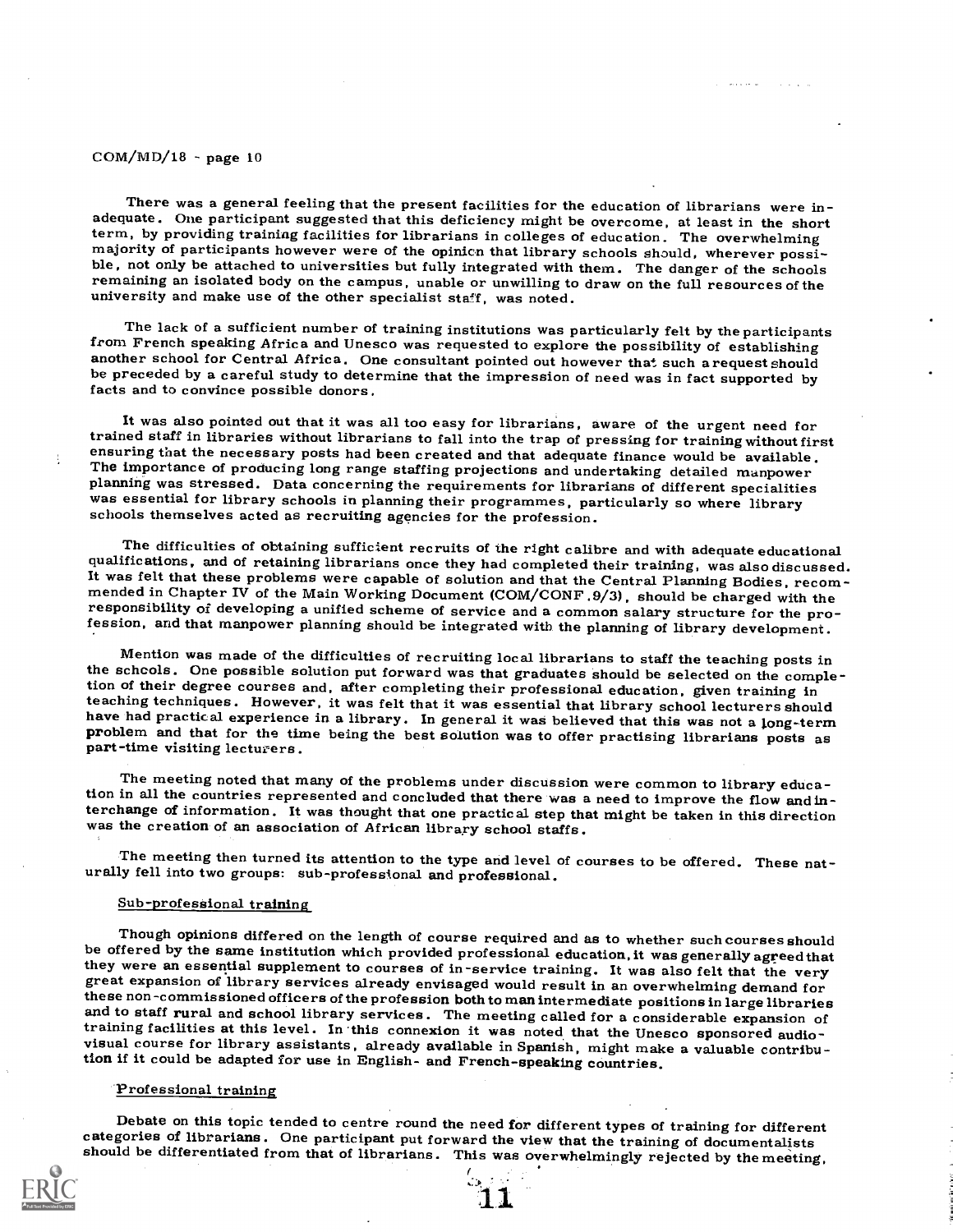it being thought most undesirable to introduce the artificial distinctions that had grown up in some countries overseas. It was felt that the profession needed to ettract graduates from all disciplines, including science and that all should receive the same basic professional training with appropriate specialized courses, including documentation techniques as necessary. It was conceded, however, that the production of an adequate number of specialized librarians was extremely important to sup- port economic development and library schools were recommended to make a special effort in this direction. Unesco was requested to examine the possibility of providing the necessary specialized staff to conduct courses in documentation work to be offered as part of courses in librarianship and information work.

It was suggested by a number of participants that certain types of libraries, notably university<br>libraries, required professional staff at two levels - intermediate and senior - and that training programmes and levels of entry might be adapted accordingly. One participant rejected this suggestion and made a plea for a unified course for all professional librarians, pointing out that the division between graduate and non-graduate librarians had split the profession in countries overseas.

It was agreed by everyone, however, that professional courses need to be supplemented by high level training for senior staff. In this connexion, it was felt that the meeting had itself shown the need for an intensive course in planning theory and techniques for librarians and Unesco was requested to explore the possibility of providing such a course.

It was also felt that the growing complexity of modern librarianship and the increasing problems<br>which would arise as libraries were developed, would increasingly require research, and it was re-<br>commended that the schools possible.

Finally, while the meeting accepted that the curricula in the library schools must reflect the problems and needs of Africa, and indeed of a particular country or region, there was a strong need for the library schools to disseminate information about developments and practices abroad. It was pointed out that librarianship was an international profession with a common body of principles and techniques.

The belief that a strong and efficient library service could best be created by a strong and united profession was evident throughout the discussion. The importance of the library schools in providing a unifying force was noted, but it was felt that there was a danger of different standards evolving if schools continued to operate in isolation and that such a development would in the long run prove detrimental. In order to economize on resources and in order to ensure the cross fertilization of ideas, it was thought essential that graduates from one school should be able to pursue special courses in another, and qualified librarians from one country should be accepted  $\varepsilon$  ad able to obtain experience in another. To achieve these aims it was decided:

- (a) That English (in French-speaking countries) or French (in English-speaking countries) should be taught in all library schools in Africa.
- (b) That Unesco should be requested to convene a conference at the earliest opportunity with the purpose of harmonizing standards of entry, length of courses and qualifications awarded in librarianship and information science.
- (6) A long-term plan for documentation and library development in Africa

The participants gave careful attention to the relevant section of the main working document (COM/CONF. 9/3) prepared for the meeting. During the general discussion it was noted that the aim of this section was to provide a broad outline of the development of library services in Africa<br>over the coming decade and that the following "Plan" was established on the basis of a set of hypotheses concerning the evolution of the demographic, economic and educational setting in the African continent.

This suggested outline was not to be taken as more likely or more desirable than other possibilities; therefore, the data in the following tables was given for purely illustrative purposes. In other words, the objective - whether expressed in norms, in unit costs or in expenditure level was not to be interpreted as definitive on the regional level, or even less, as significant for any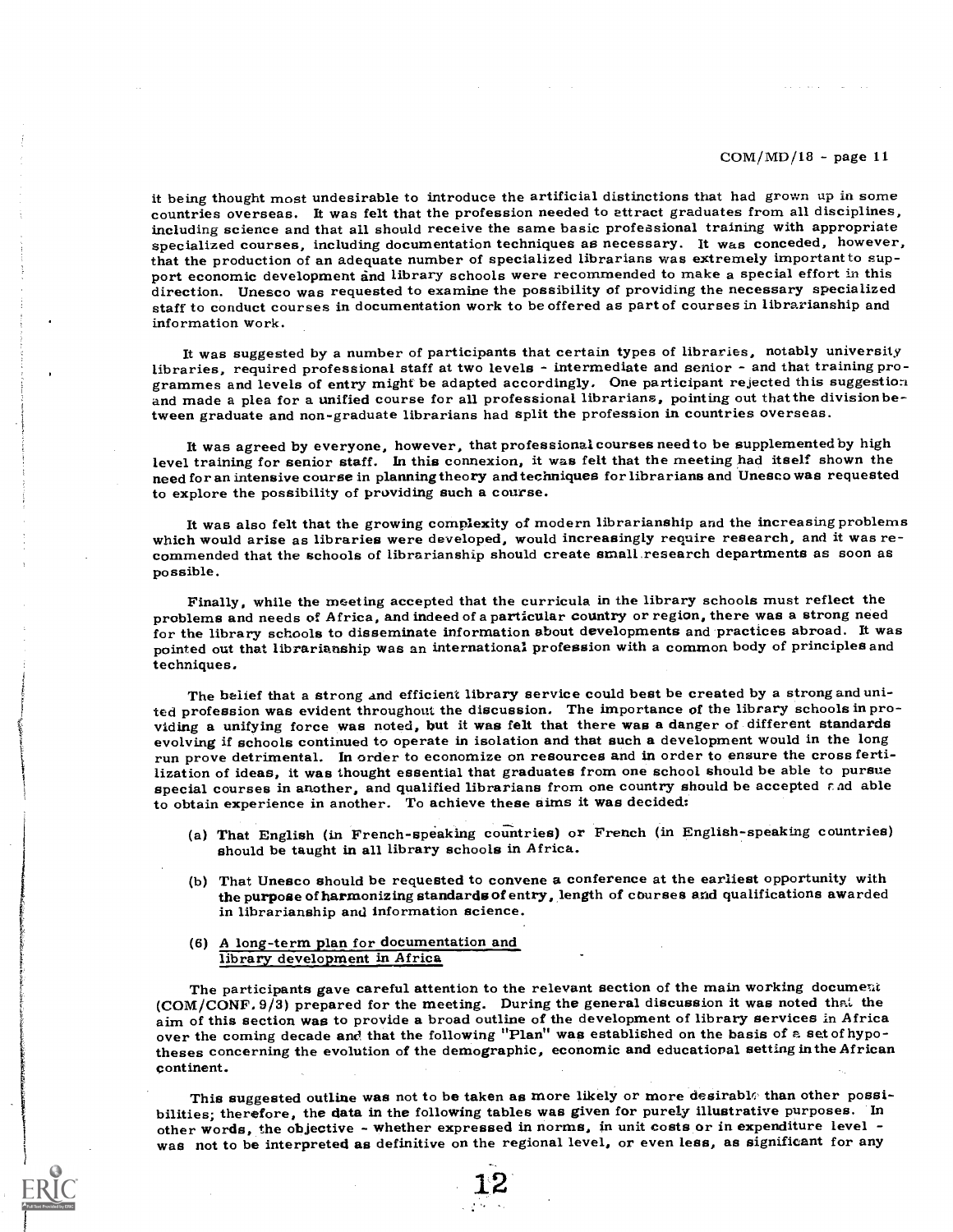one African country in particular, The "Plan for Development" should be considered only as a frame of reference, a preliminary step in the process of planning library services. Each country should, on the basis of its own conditions, establish its own development objectives. This will help at a later stage to revise this data which the meeting wished to have included in its report.

In brief, the "Plan" was a first step in a "trial and orror" procedure, before the objective could be precisely considered as representative for the countries of the region as a whole.

# Costing and financing of documentation and library services in Africa

#### Costing framework

Costing has three major, interrelated uses in the preparation of any development programme:

- (a) diagnosis of the existing costs position, through analysis of some recent past years' development;
- (b) planning a development programme in the light of these cost analysis findings;
- (c) control of the implementation of the development programme through standards, based on the cost analysis and incorporated in the programme;

Cost analysis has the following diagnostic purposes:

- (i) to make a comparative evaluation of different institutional forms of organization, activity, technology, etc.;
- (ii) to seek guidelines towards optimization, through discovery of possible opportunities for increasing efficiency, productivity and quality;
- (iii) to provide basic data for rationalization;
- (iv) to provide rationale for optimal allocation and equitable distribution of scarce public funds;
- (v) to calculate unit-costs, standards and norms as a basis for development planning;

for the following planning purposes:

- (i) to aid the articulation of realistic objectives and targets;
- (ii) to evaluate alternative strategies for achieving objectives, using unit-costs as "weights" within an optimization technique;
- (iii) to test economic feasibility;
- (iv) to estimate costs of future developments and changes in the system and for the following control purposes:
- (i) to standardize systems of accounting and statistical returns, making them objectiveoriented;
- (ii) to control recurrent expenditure through checking of variances from defined standards;
- (iii) to control capital expenditure through standardization of area and cost limits and thus also, perhaps, facilitate industrialization of building;
- (iv) to introduce such administration techniques as Budgetary Control and PPBS (Planning and Programme Budgeting System).

 $\boldsymbol{\phi}$ 

True cost analysis too should be qualitative as well as quantitative; it should indicate as far as possible not only the relative costs involved in providing the service but also the relative quality of the service provided.

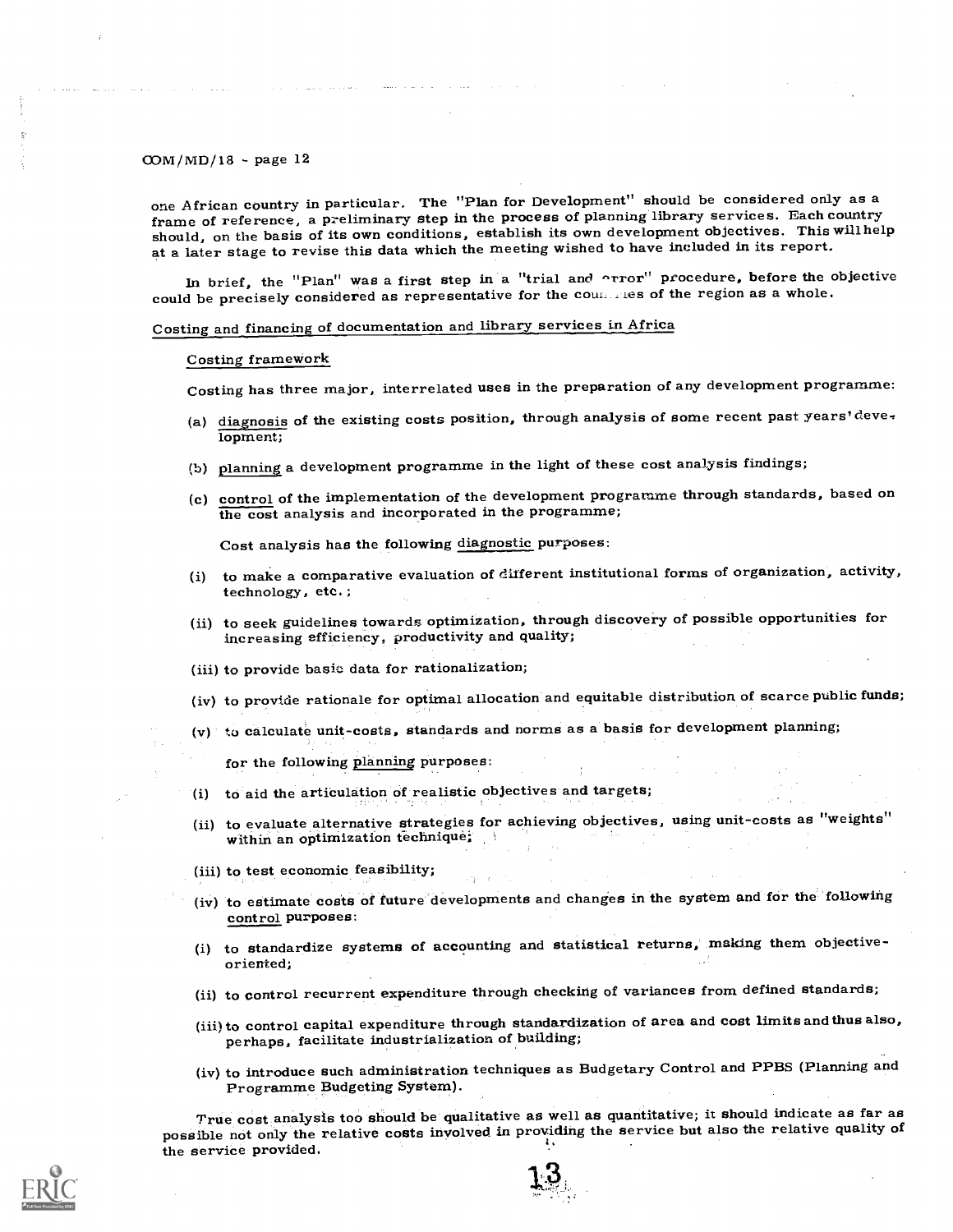Unfortunately, these methods cannot under present conditions be applied to the planning of documentation and library services. Lack of a minimum of basic data makes it impossible to make any diagnosis whatsoever, just as

#### Diagnosis and target setting problems

For the same reason, all that can realistically be attempted in planning is an ...dicative plan for Africa as a whole; it would be impossible to articulate an individual, quantified programme for<br>each African country. Individual countries can more effectively and accurately prepare their own<br>development programmes, u indicative plan, as far as it is feasible, in each case. Owing to lack of data one way of defining planning targets is to assign reasonable targets of service and cost standards in the light of existing standards in a country well developed in library services, such as Denmark, as against those found by questionnaire to exist in certain African countries, such as Ghana, Kenya, Tanzania, Ivory Coa.st and Senegal.

It is clear that this method of fixing targets is not the only conceivable one and invites criti- cism. In particular, conditions prevailing in Denmark today are very different from those in Africa in the next few years. Also there is no reason to suppose that the organization of Danish library services is adapted to African needs. Finally, there is no reason for choosing Denmark rather than another country. However, in order to establish scale and to show the nature and importance<br>of the needs, the Danish criteria were adopted. These remarks should be kept in mind in inter-<br>preting the data in the follow

Also, it is appropriate that a documentation and library services development plan for Africa should be prepared within the framework of the indicative plan of the Second Development Decade,<br>since the determinants of the former are broadly equated with those of the latter.

Setting targets then, for an indicative library services development plan for Africa will involve examining general library services standards prevailing in Denmark, comparison of unit-costs between Denmark and Africa, as the determinants of library services development in Africa and finally, the assigning of realis- able library services development targets.

#### Existing position and projected targets

The average public library standards for Denmark, relevant to our purposes are as follows:

#### Collections (Minimum 8,000)

Wastage

Acquisitions

Adult section:  $2^{1}/2^{-1}^{1}/2$  volumes per person, all population, decreasing with population increase

Children's section: 4 volumes per child, 0-13 years

Adult section: **one copy per 70** loans of a book per year.

Children's section: one copy per 40 loans of a book per year

Adult section: 200 volumes per 1,000 population per year

Children's section: All Danish titles published (200 approx.) and other material

Staffing

One employee per 2,000 population

One full-time qualified librarian for population over 5,000

 $14^{4}$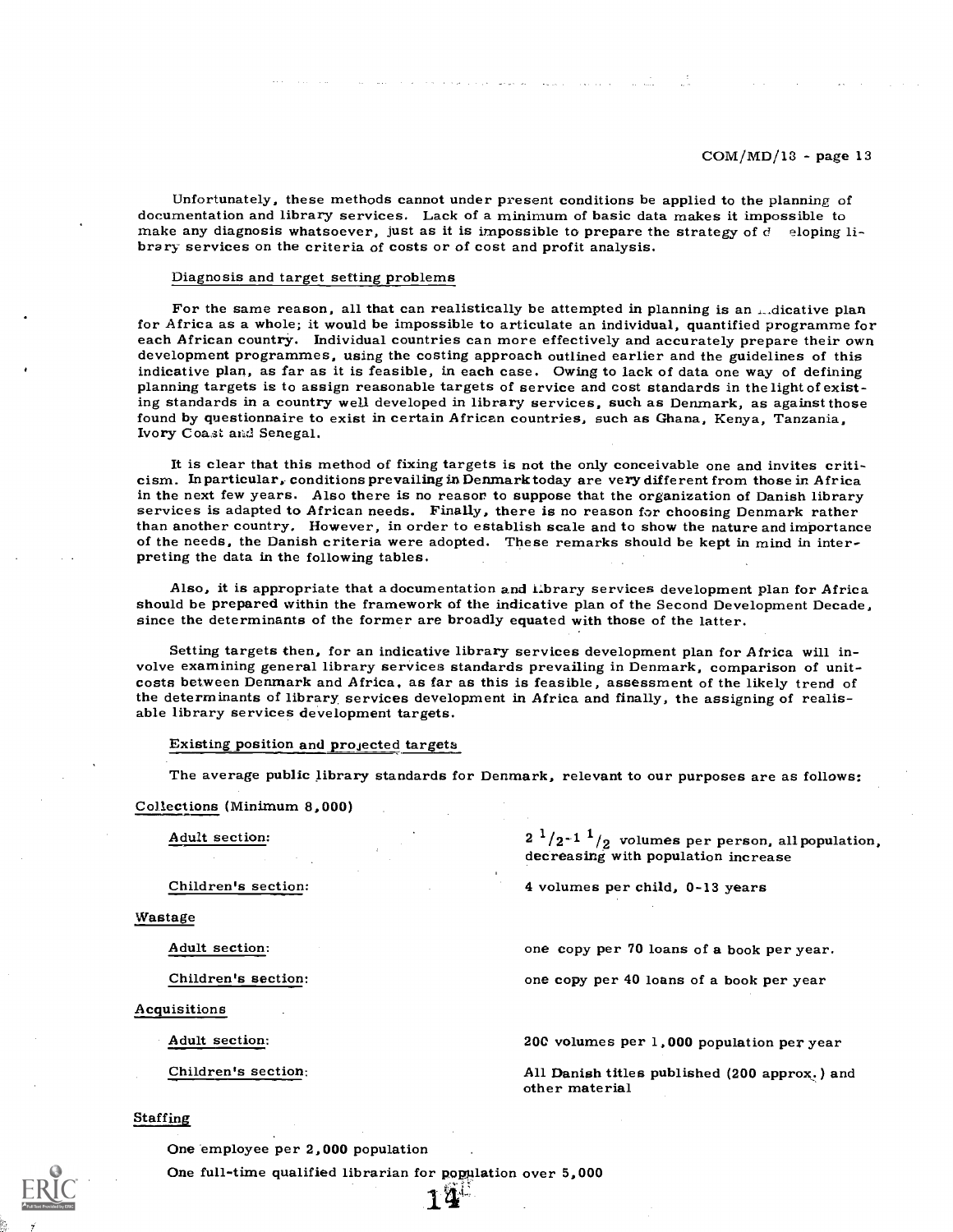#### Area

Adult lending department: 100 sq. ft. per 1,000 population Adult reference and reading rooms: 75 sq. ft. per 1,000 population Children's rooms: 100 sq. ft. per 1,000 population

Other average standards of interest are:

| University collections: | 75 volumes per student                                                      |
|-------------------------|-----------------------------------------------------------------------------|
| School collections:     | 20-5 volumes per student, decreasing with increasing school<br>$_{size}(1)$ |

Average standards for national and special libraries are extremely difficult to define.

The major determinants of documentation and library services development in Africa are as follows:

- (a) National economic and social development
- (b) Formal education enrolment growth
- (c) Development of industrialization
- (d) Literacy progress
- (e) Demographic growth

A GNP growth rate per year of 5-6 per cent is the Second Development Decade target to 1980 and the following table indicates the desirable enrolment growth rates during the decade:

|                        |                     | $1965$ levels |     |      | 1980 levels |     |
|------------------------|---------------------|---------------|-----|------|-------------|-----|
|                        | 1st                 | 2nd           | 3rd | lst  | 2nd         | 3rd |
| Enrolment (millions)   | $18.5$ 1.9 0.1 52.1 |               |     |      | 9.4         | 0.4 |
| <b>Enrolment</b> rates | - 30.8              | $7.9$ 0.5     |     | 60.0 | 28.0        | 1.4 |

Table 1 - Enrolment at different levels for Africa 1965 and 1980

Source: Second Development Decade data.

In 1965, African expenditure on research and development amounted to 0.2 per cent of GNP; for 1980 the desirable level is projected to 0.5 per cent of GNP, or 185million U.S. dollars. Total educational costs, amounting to 1,000 million U.S. dollars in 1960, i.e. 4.7 per cent of GNP, are projected to reach 2,593 million dollars, or 6 per cent of GNP in 1980. Literates, estimated at 20.5 million, or 18.3 per cent of the population of 272.9 million, in 1960, are projected to have increased to 34 million, or 27 per cent of the population by 1980. The population is estimated to increase from 346 million in 1970 to 448.9 million in 1980. Library services development targets must be set within all these guidelines.

In the following table the existing book stock position in Denmark and the average position in Africa are outlined, and moderate and high targets are set for 1980:

(1) Deduced from F. N. Withers, Standards for Library Service, Paris, Unesco, 1970 (COM/WS/151).

15,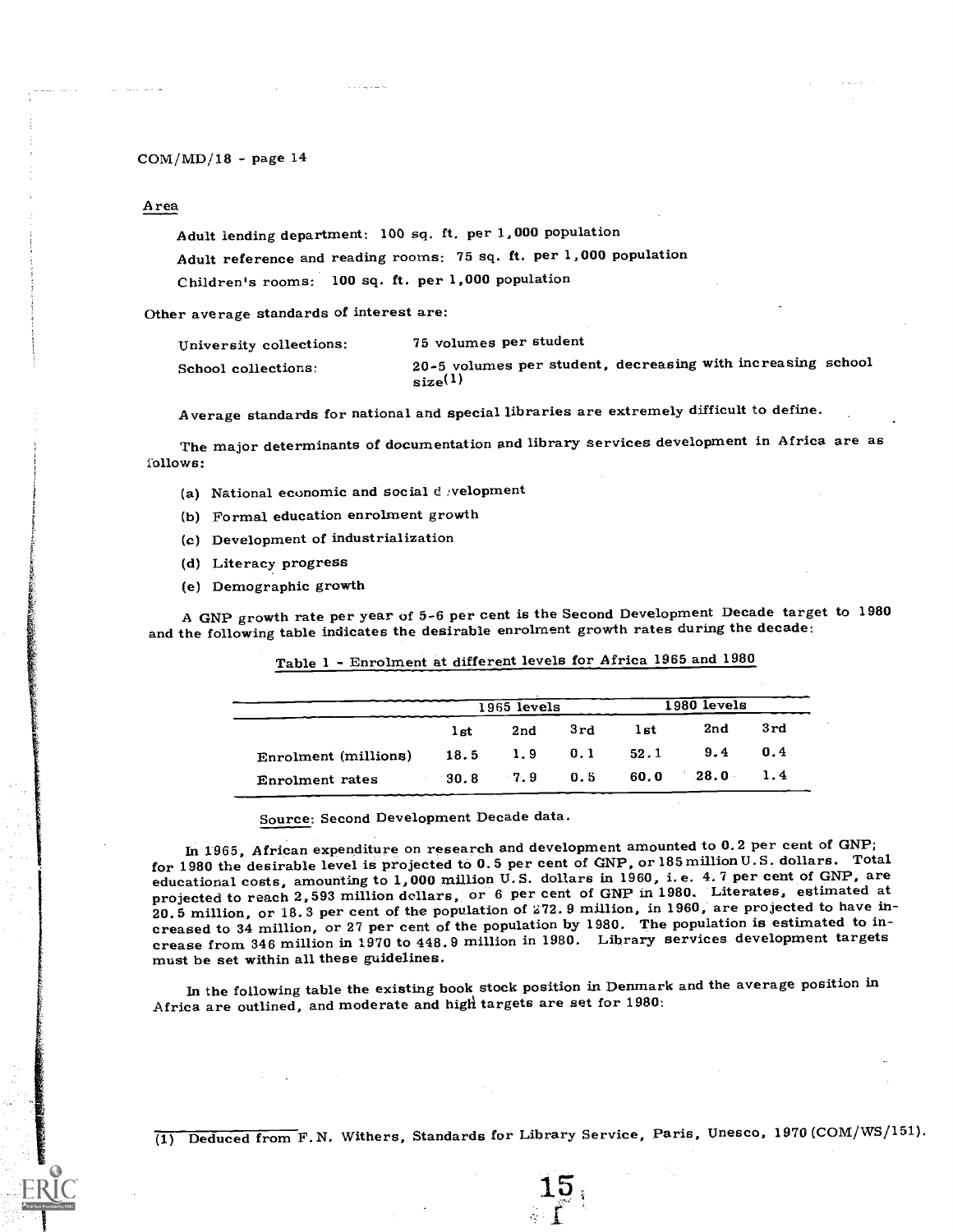|                 | National                                 | University                       | Schools                   | <b>Special</b>                              | Public                            |
|-----------------|------------------------------------------|----------------------------------|---------------------------|---------------------------------------------|-----------------------------------|
|                 | <b>Volumes</b><br>per 1,000<br>literates | <b>Volumes</b><br>per<br>student | Volumes<br>per<br>student | Volumes<br>per re-<br>searcher              | Volumes<br>per 1,000<br>literates |
| Denmark; actual | 350                                      | 98                               | 8                         | $\cdots$                                    | 3,295                             |
| Africa: actual  | 50                                       | 50                               | 0.1                       | $\cdot$ $\cdot$ $\cdot$                     | 100                               |
| Moderate target | 75                                       | 50                               | 0.5                       |                                             | 250                               |
| High target     | $100 -$                                  | 75                               | 1.0                       | $\bullet\qquad \bullet\qquad \bullet\qquad$ | 500                               |

# 7',1b1e 2 - Actual (1967) book stocks available, Denmark and Africa and moderate and high targets for Africa in 1980

#### Costing and financing

Because of the lack of data, it is difficult to reach a precise basis for costing. In particular, expenditures for equipment vary considerably from one country to another, especially in regard tc the cost, standards, and the extent of lateness in development. The only justifiable procedure is  $t_c$  examine for each country the concrete proposals for equipment and to estimate cuzts.

In the second place for recurrent costing, it is necessary to calculate a reasonable average unit cost for Africa keeping in mind the existing unit cost position in Denmark and in the African countries mentioned earlier (G

For lack of precise data the analysis was necessarily rudimentary. An attempt was made to calculate unit costs for national, university, school, special and public libraries according to ex-<br>penditures for employees and other costs<sup>(1)</sup>. Table 3 gives the average recurrent unit cost position in these categories (1967) in Denmark and Africa.

|         | <b>National</b>         | University                                                                                                                                                                                                                               | Schools                              | Special                                                                                                            | Public               |
|---------|-------------------------|------------------------------------------------------------------------------------------------------------------------------------------------------------------------------------------------------------------------------------------|--------------------------------------|--------------------------------------------------------------------------------------------------------------------|----------------------|
|         | volumes                 | per and performance of the performance of the set of the set of the set of the set of the set of the set of the set of the set of the set of the set of the set of the set of the set of the set of the set of the set of the<br>student | 1 <del>.</del><br>$\omega \geq p$ er | per<br>$\mathcal{L}^{\mathcal{A}}$<br>researcher                                                                   | per 1,000<br>volumes |
| Denmark | $-700.9$                | 39.0                                                                                                                                                                                                                                     |                                      | $\bullet \qquad \bullet \qquad \bullet \qquad \bullet \qquad \bullet \qquad \bullet \qquad \bullet \qquad \bullet$ | 766.0                |
| Africa  | 900.1                   | 53.00                                                                                                                                                                                                                                    |                                      | $\bullet$ , $\bullet$ , $\bullet$ .                                                                                | 541.6                |
| Denmark | $-170.5$                | $-26.2$                                                                                                                                                                                                                                  |                                      | $\cdots$                                                                                                           | 344.0                |
| Africa  | 434.0                   | 34.2                                                                                                                                                                                                                                     | $\sim$ $\sim$ $\sim$                 | $\mathcal{L}$ and $\mathcal{L}$                                                                                    | 214.0                |
| Denmark | 63.5                    | 6.6                                                                                                                                                                                                                                      | $\sim$ $\sim$ $\sim$                 | $\cdot$ $\cdot$ $\cdot$                                                                                            | 172.0                |
| Africa  | 111.7                   | 3.9                                                                                                                                                                                                                                      | .                                    | $\cdot$ $\cdot$ $\cdot$                                                                                            | 25.9                 |
| Denmark | 119.4                   | 7.3                                                                                                                                                                                                                                      | .                                    | $\cdot$ $\cdot$ $\cdot$                                                                                            | 209.0                |
| Africa  | $\cdot$ $\cdot$ $\cdot$ | 3.2                                                                                                                                                                                                                                      | .                                    | $\cdot$ $\cdot$ $\cdot$                                                                                            | 187.4                |
| Denmark | $\cdot$ $\cdot$ $\cdot$ | $\cdots$                                                                                                                                                                                                                                 | .                                    | $\cdots$                                                                                                           | 220.0                |
| Africa  | 159.1                   | 2.1                                                                                                                                                                                                                                      | .                                    | $\bullet$ , $\bullet$ , $\bullet$                                                                                  | 19.2                 |
| Denmark | 1054.3                  | 79.1                                                                                                                                                                                                                                     | .                                    | .                                                                                                                  | 1711.0               |
|         |                         | <u>राज्यसम्बन्धाः स्</u><br>a suestitud                                                                                                                                                                                                  | $per 1,000$ .<br>in Dall             | (in U.S. Dollars, current prices)<br>student                                                                       |                      |

Table 3 - Average recurrent unit costs, Denmark and Africa, in 1967



(1) Employees: The amount paid for salaries, wages and related costs.<br>
Acquisitions: The cost of all items (books, periodicals and cther read The cost of all items (books, periodicals and ether reading and audio-<br>visual materials) added to the library collection.<br>The cost of binding and repair, including expenditure on pamphlet-Binding: The cost of binding and repair, including expenditure on pamphlet-<br>boxes, file covers, etc. used for preserving individual library materials.

Maintenance and working: The amount spent on rent, heating, lighting, etc.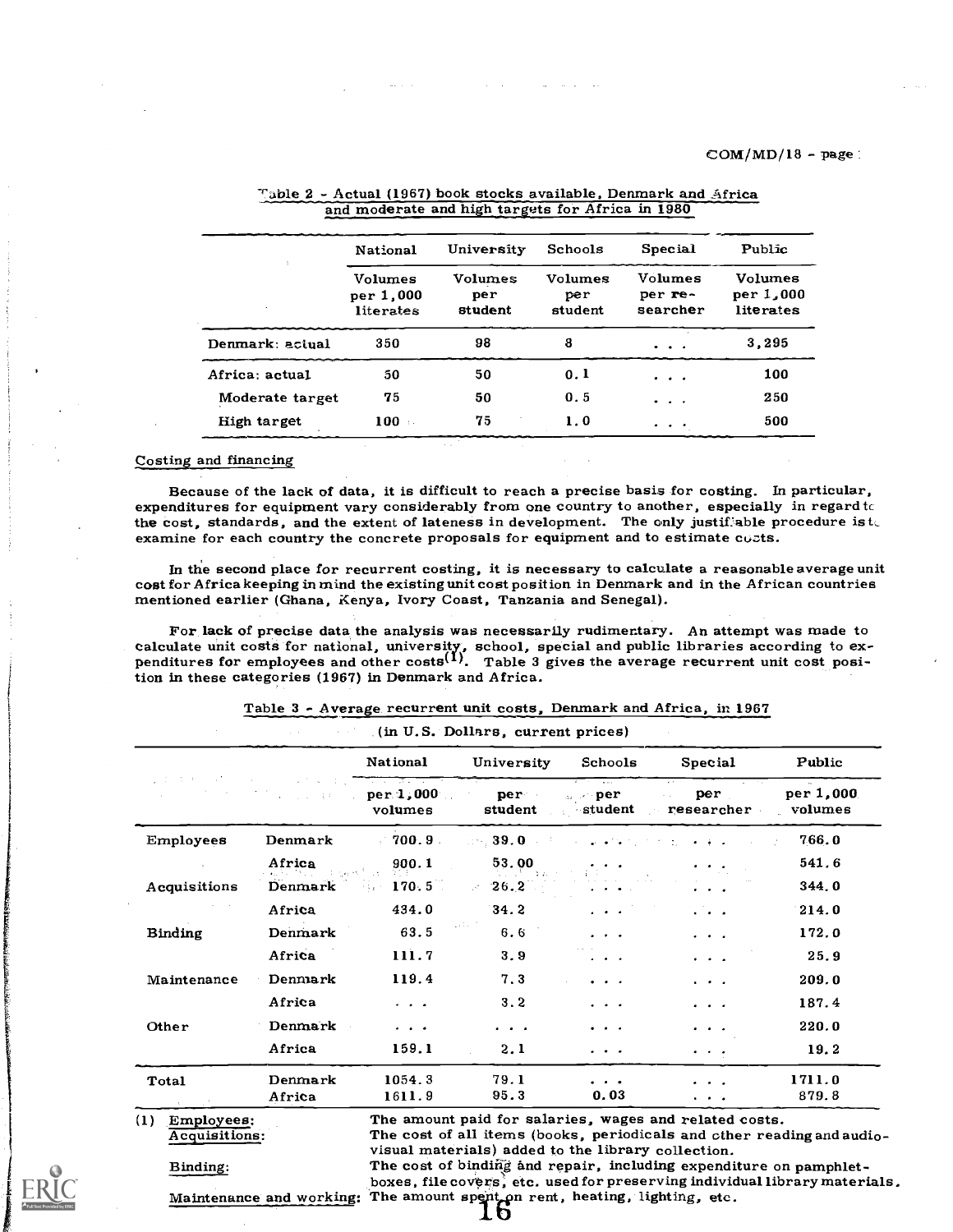Taking these unit costs and the available figures for other continents (Acia, Latin America) into consideration, the following cost norms are computed for costing purposes in U.S. dollars, current prices:

| National libraries:   | per 1,000 volumes | $\bullet$      | 5,000                                          |
|-----------------------|-------------------|----------------|------------------------------------------------|
| University libraries: | per student       | $\blacksquare$ | 125                                            |
| School libraries:     | per student       | $\blacksquare$ | 0.10                                           |
| Special libraries:    | per researcher    |                | $\mathbf{r}$ and $\mathbf{r}$ and $\mathbf{r}$ |
| Public libraries:     | per 1,000 volumes |                | 3,000                                          |

In terms of these objectives, the total required recurrent costs to 1980 are estimated as follows:

|             | of library services (in U.S. dollars, millions) |          |            |         |         |        |         |  |
|-------------|-------------------------------------------------|----------|------------|---------|---------|--------|---------|--|
|             | Targets                                         | National | University | Schools | Special | Public | Total   |  |
| 1970        | Low                                             | 6,250    | 18,750     | 0,315   | 1,875   | 7,500  | 34,690  |  |
|             | Moderate                                        | 9.375    | 28,125     | 1,575   | 3,750   | 18,750 | 61,575  |  |
|             | High                                            | 12,500   | 37,500     | 3,150   | 5,625   | 37,500 | 96,275  |  |
| 1980        | Low                                             | 8,500    | 50,000     | 0.615   | 5,000   | 10,700 | 74,313  |  |
|             | Moderate                                        | 12,750   | 75,000     | 3,075   | 10,000  | 25,000 | 126,325 |  |
|             | High                                            | 17,000   | 100,000    | 6,150   | 15,000  | 51,000 | 189,150 |  |
| Annual      |                                                 |          |            |         |         |        |         |  |
| Average Low |                                                 | 7,375    | 34,750     | 0,465   | 3,438   | 8,850  | 54,878  |  |
|             | Moderate                                        | 11,061   | 51,553     | 3,325   | 15,000  | 22,125 | 93,941  |  |
|             | High                                            | 14,750   | 68,750     | 4,650   | 10,313  | 44,250 | 143,713 |  |
|             |                                                 |          |            |         |         |        |         |  |

Table 4 - Recurrent costs required to 1960 for development

Thus the total recurrent expenditure on library services comes to 2.9 per cent of total educational costs (2,593 million U.S. dollars at 6 per cent GNP) for the low target and 4.9 and 7.3 respectively for the moderate and high targets.  $\sim 10^{10}$ 

**Contract** 

 $\circ$ 

A framework for financing of this development plan is given in Table 5.

|                        |                               | and Library Services (in U.S. dollars, millions)                                            |         |                                                               |        |         |
|------------------------|-------------------------------|---------------------------------------------------------------------------------------------|---------|---------------------------------------------------------------|--------|---------|
| of the                 | <b>National</b>               | University                                                                                  | Schools | Special                                                       | Public | Total   |
| Central Govt.          |                               |                                                                                             |         |                                                               |        |         |
| Low                    | 8,500                         | 44,000                                                                                      | 0,086   | 4,000                                                         | 2,346  | 58,932  |
| Moderate               | 12,750                        | 66,000                                                                                      | 0,430   | 8,000                                                         | 5,865  | 93,045  |
| High                   | 17,000                        | 88,000                                                                                      | 0,860   | 12,000                                                        | 11,730 | 129,590 |
| <b>Local Authority</b> |                               |                                                                                             |         |                                                               |        |         |
| Low                    | $\bullet$ $\bullet$ $\bullet$ | $\begin{array}{cccccccccccccc} \bullet & \bullet & \bullet & \bullet & \bullet \end{array}$ | 0.430   | $\sim$                                                        | 7.854  | 8,284   |
| Moderate               | $\cdot$ $\cdot$               | $\cdots$                                                                                    | 2,150   | $\mathbf{a} \times \mathbf{a} = \mathbf{a} \times \mathbf{b}$ | 19,635 | 21,785  |
| High                   | $\cdots$                      | $- - -$                                                                                     | 4,300   |                                                               | 39,270 | 43,570  |

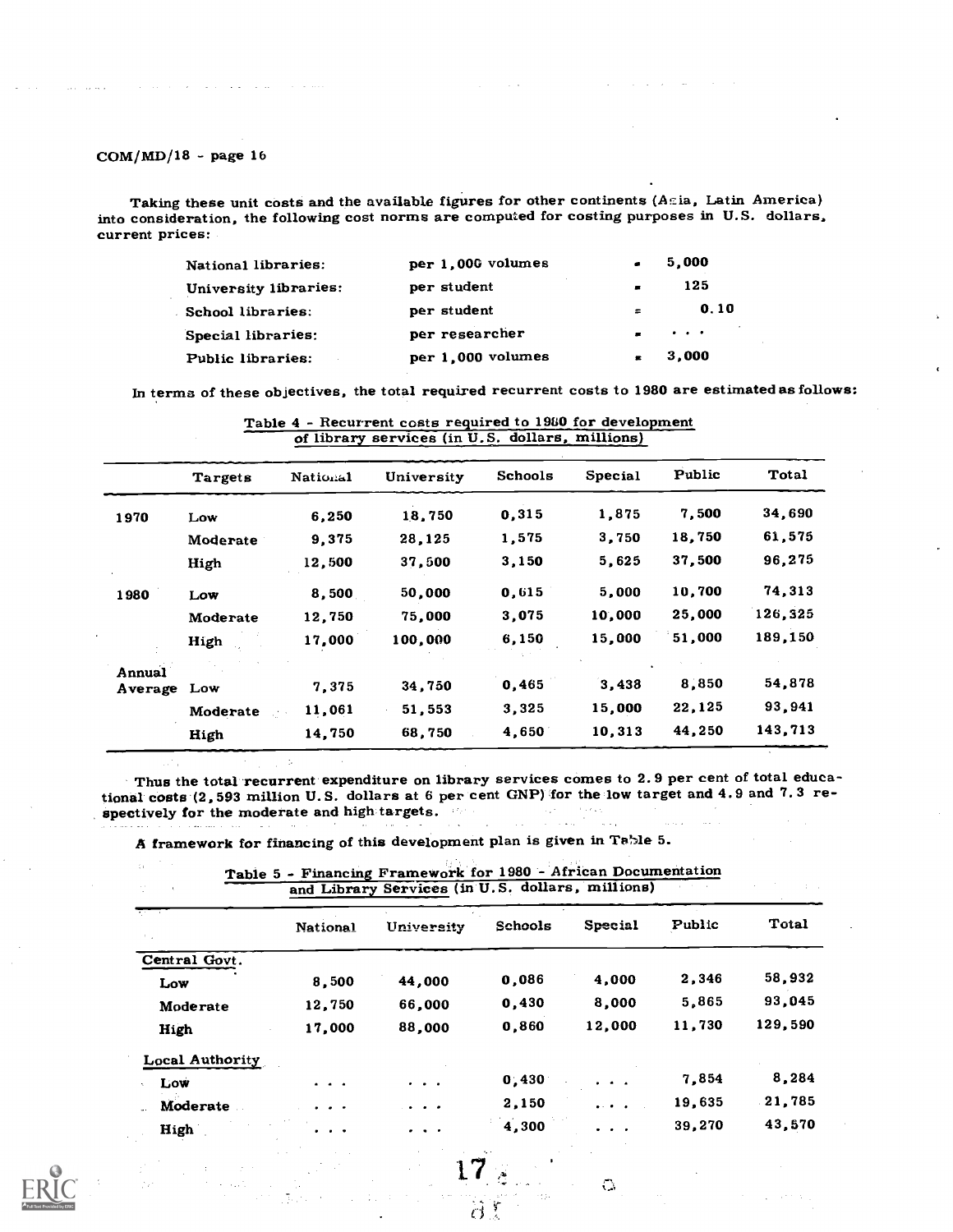# Table 5 (continued)  $COM/MD/18$  - page 17

|                        | National                                                                      | University                                                                          | <b>Schools</b>                                                                              | Special | Public                                 | Total   |
|------------------------|-------------------------------------------------------------------------------|-------------------------------------------------------------------------------------|---------------------------------------------------------------------------------------------|---------|----------------------------------------|---------|
| Foreign Aid            |                                                                               |                                                                                     |                                                                                             |         |                                        |         |
| Low                    |                                                                               | 3,500                                                                               | $\bullet$ . $\bullet$                                                                       | 0,500   |                                        | 4,000   |
| Moderate               |                                                                               | 5,250                                                                               | $\begin{array}{cccccccccccccc} \bullet & \bullet & \bullet & \bullet & \bullet \end{array}$ | 1,000   | .                                      | 6,250   |
| High                   |                                                                               | $\mathbb{Z}_{2}$ . The contract $\mathbb{Z}_{2}$ 000 contracts for $\mathbb{Z}_{2}$ |                                                                                             | 1,500   | $\bullet$ . $\bullet$ . $\bullet$      | 8,500   |
| <b>Private Sources</b> |                                                                               |                                                                                     |                                                                                             |         |                                        |         |
| Low                    | $\bullet$ $\bullet$                                                           | 2,500                                                                               | 0,098                                                                                       | 0,500   | $\mathbf{r}$ . The set of $\mathbf{r}$ | 3,098   |
| Moderate               | $\begin{array}{cccccccccc} \bullet & \bullet & \bullet & \bullet \end{array}$ | 3,750                                                                               | 0,492                                                                                       | 1,000   | $\cdot$ $\cdot$ $\cdot$                | 5,242   |
| High                   | $\ddotsc$                                                                     | 5,000                                                                               | 0,984                                                                                       | 1,500   | .                                      | 7,484   |
| Total                  |                                                                               |                                                                                     |                                                                                             | a ni k  |                                        |         |
| Low.                   | 8,500                                                                         | 50,000                                                                              | 0.615                                                                                       | 5,000   | 10,200                                 | 74,315  |
| Moderate               | 12,750                                                                        | 75,000                                                                              | 3,075                                                                                       | 10,000  | 25,500                                 | 126,325 |
| High                   | 17,000                                                                        | 100,000                                                                             | 6,150                                                                                       | 15,000  | 51,000                                 | 189,150 |

#### Notes

Apportionment of financing is arbitrary but follows the same general trend in so far as central government and local authority financing for the African countries examined is concerned:

(a) Overall: +Central Government 75 per cent; foreign aid 5 per cent; local authority 15 per cent; private sources 5 per cent.

(b) By category of library.

| <b>National</b> | University | Schools | Special Public                                                                                                                                                                                                                                                                                                                                                                                                                                                                                                                                                                                                                                                                                                                                       |
|-----------------|------------|---------|------------------------------------------------------------------------------------------------------------------------------------------------------------------------------------------------------------------------------------------------------------------------------------------------------------------------------------------------------------------------------------------------------------------------------------------------------------------------------------------------------------------------------------------------------------------------------------------------------------------------------------------------------------------------------------------------------------------------------------------------------|
|                 |            |         | ,这都能够一样的,这一时间,一个人的身体 <b>的现在分词</b> ,可以说,一般事实是一个人的人的人,可以说出来, <mark>只要在</mark> 自己的人的人们<br><b>Central</b> pages and the contract of the magnetic conduction of the contract of the conduction and the conduction<br><b>Government</b> energy and $100\%$ and $0.88\%$ and $0.14\%$ and $0.80\%$ and $0.23\%$ and $0.14\%$<br>a start Mathematic approximate of the second constraince of the character of performance of experimental computational<br><b>Local Authority</b> ( $\frac{1}{2}$ ) of the state operator is stated as $\frac{1}{2}$ and $\frac{1}{2}$ $\frac{1}{2}$ $\frac{1}{2}$ $\frac{1}{2}$ $\frac{1}{2}$ $\frac{1}{2}$ $\frac{1}{2}$ $\frac{1}{2}$ $\frac{1}{2}$ $\frac{1}{2}$ $\frac{1}{2}$ $\frac{1}{2}$ $\frac{1}{2}$ $\frac{1}{2}$ |
|                 |            |         | . Foreign Aid and proportions of the factor $7\%$ applied to the contract of $10\%$ of the orientation<br>Private Sources 5% 16% 10%                                                                                                                                                                                                                                                                                                                                                                                                                                                                                                                                                                                                                 |

(7) A plan for Dganda

Participants had received copies of a report (COM/CONF. 9/4) outlininga plan for Uganda which had been prepared by Mr. Deane Kent, Unesco Consultant.

The meeting recognized that the consultant's report contained much valuable information and<br>many important ideas for future development but felt that lack of time and the ready availability of<br>necessary data had prevented

Consideration of this topic was opened by the consultant who introduced his report by explaining the methods he had,followed,andi the basic reasons and principles which had,guided him in formulating his.recommendations.

เทพมารถพลังเดียว และตาม รถแกรม พระเทศ และสิทธิ์ และตาม กลับ และตาม อยู่ทะ หน  $18 -$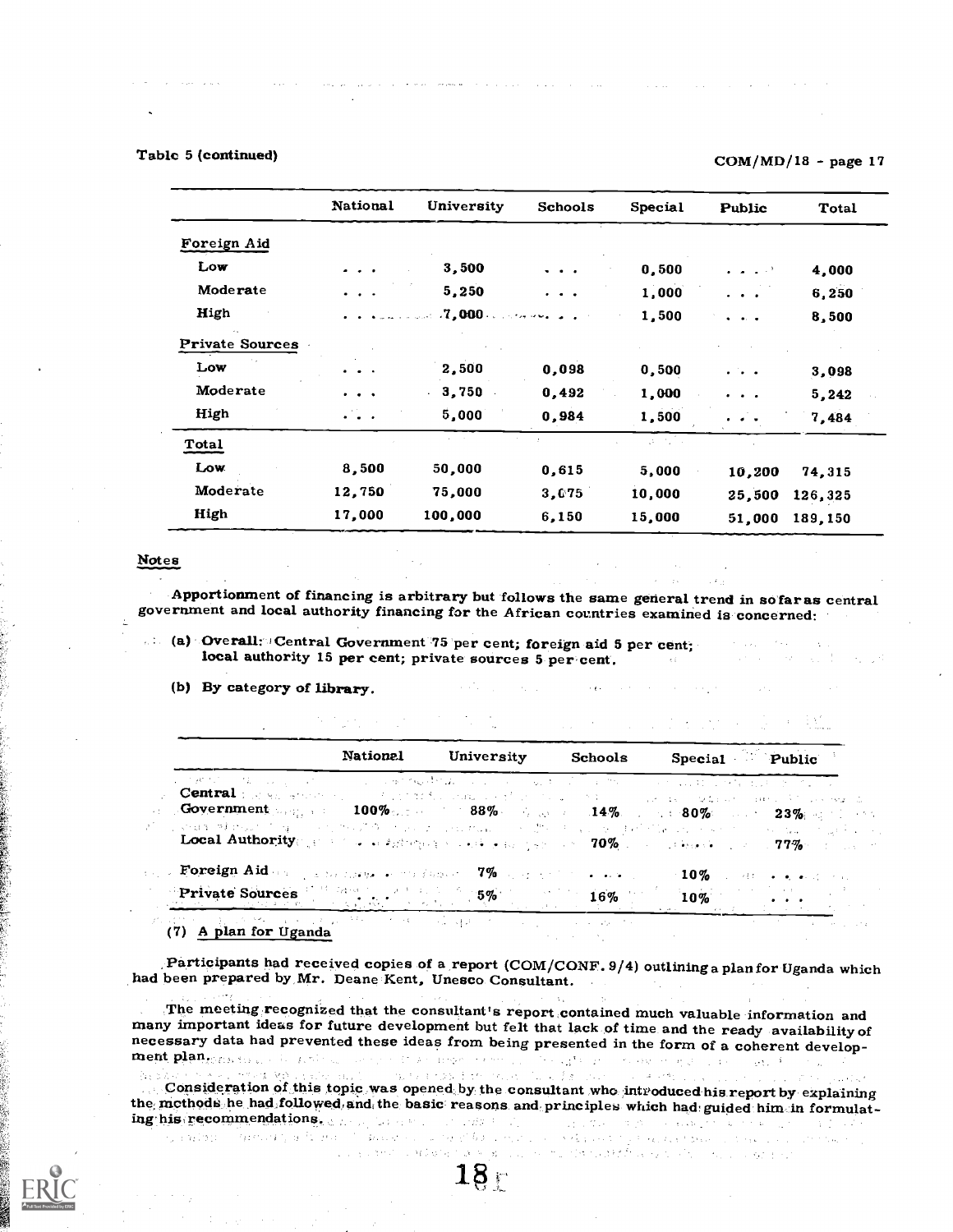In the lively discussion which followed a number of participants drew attention to area of service such as mobile services which they would have liked to have seen given greater prominence or better coverage in the report. Another participant, while welcoming many of the consultants' recommendations as imaginative and sound, expressed the view that they were inadequately supported by argument. He also emphasized that, in his opinion, the many recommendations should have been gathered together and presented in the form of a short-term and a long-term plan.

Considerable reservations were expressed about the proposals for the separate creation of both a national library and parliamentary library, particularly in the forms suggested. One consultant thought that the creation of a co-ordinating body, as suggested, would be a step forward, but proposed that it might perhaps be possible for Uganda to lengthen its stride. If the concepts of separate national, parliamentary, public, school and special libraries, inherited from the more developed countries, could be discarded, a much more radical approach to the problem of the organizational structure of a nation's library service could be adopted. What was required, it was suggested, was a single integrated library service very similar to the organizational structure of education services found in many countries. The consultant concurred with this view.

A member of the Secretariat made a presentation of the financial implications of proposed library development in Uganda against the background of the economy of the country and its educational development.

In summation, it was emphasized that the consultant's report had been produced primarily as a working document for the meeting. It demonstrated the problems of analysis, synthesis and diagnosis which the would-be library planner faces. It had, particularly in the presentation of the financial aspects, assisted the meeting in focusing its attention on the type of economic analysis necessary to a successful presentation of a development plan, and had produced ideas which required testing in further discussion.

It was therefore decided to form a working group to draft a pre-planning document which could be used as the basis for a full planning exercise in the future.

The guidelines prepared by the working group follow:

Guidelines for a plan for the development of library services in Uganda

(a) Introduction

Uganda is situated near the heart of Africa. It is a landlocked nation, compact in shape with an area of 94,000 square miles. With about 10million inhabitants, Uganda ranks as one of the most densely populated countries on the continent of Africa. It is estimated that Uganda's population is growing at an annual rate of slightly over 2. 5% per annum. Over 90% of the population is rural; living in dispersed homesteads. Kampala, the capital, has a population of 350,000.

Uganda is a plural society forged together into a political unity with one parliament. There are 18 administrative districts which together with urban authorities constitute two types of semiautonomous local authorities. They are responsible for the financing and provision of services such as road maintenance, primary education, water supply, health clinics, and housing within respective areas. English is the official language.

Facilities for internal and external transportation and communication are well developed. Agriculture is the mainstay of the economy. There is a heavy dependence on two principalexport crops (coffee and cotton) but the country has immense potential for mixed farming. The government, in a five-year development plan, is actively promoting the growth of manufacturing industries to diversify the economy and create more wealth.

A major long-term objective of the Uganda Government is the eradication of ignorance by expanding and improving facilities for formal and informal education. The literacy rate is estimated at 35%. Some 700,000 children representing 37% of the school age population are enrolled in public primary schools giving a seven-year basic course. The current five-year development plan 1968-1971, aims at extending the coverage to 53% of the children of primary school age. Publicly aided secondary level education is provided to about 18% of the output from the primary schools. This presents the most critical bottleneck in Uganda's education system.

1-9,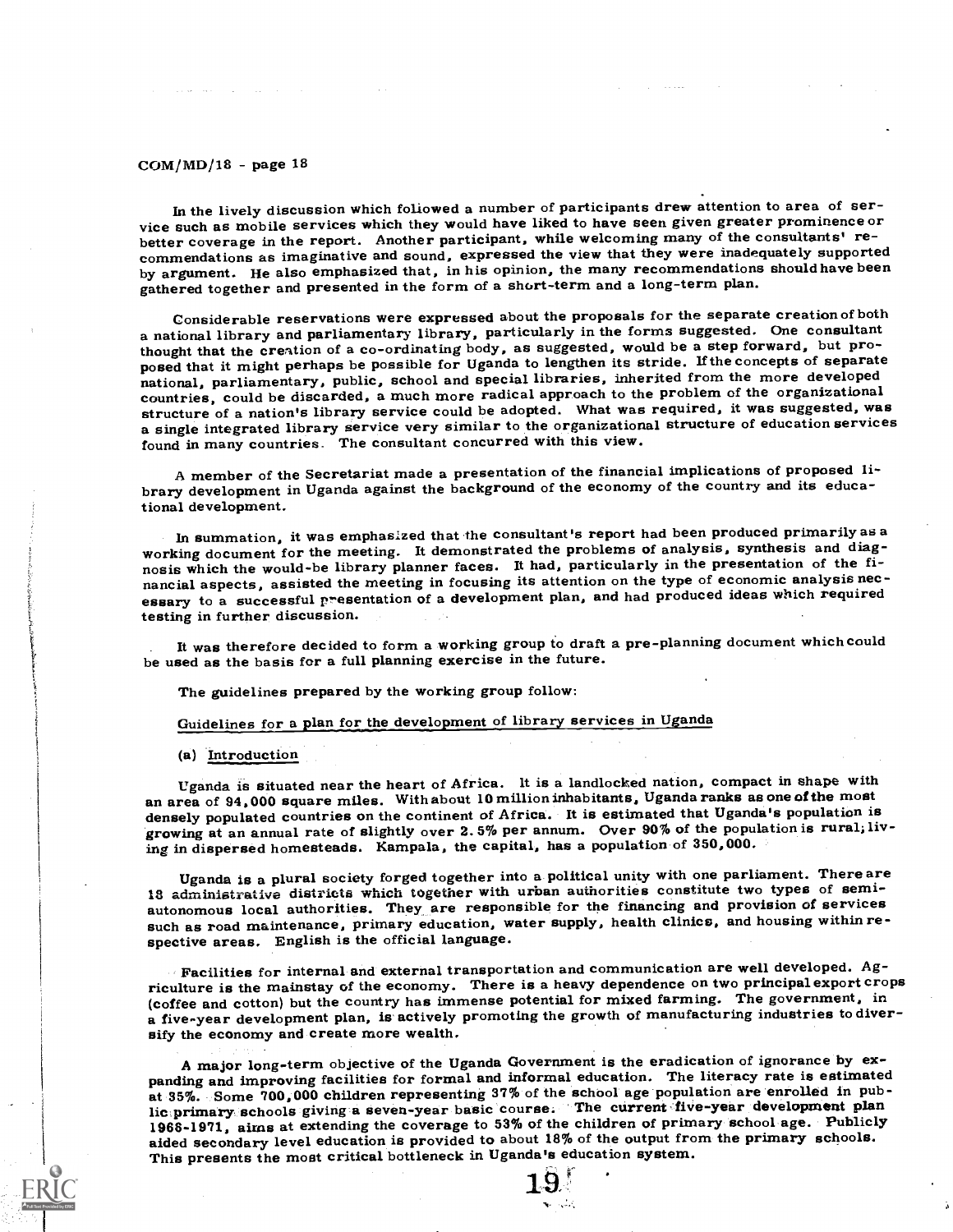#### (b) Legislation for library services

The main legislation is the Public Libraries Act of 1964. Other legislation gives depository rights to the Makerere University library and the Institute of Public Administration.

The existing legislation will have to be re-examined to facilitate the establishment of a national system of libraries.

#### (c) Existing library services

These are:

Public libraries - there are 17 situated in almost all the gazetted towns in the country; the rural areas are served by the book-box, mobile and postal library services.

School libraries - generally there are no libraries in primary schools. Almost all grant-aided secondary schools have libraries.

College libraries - are established in all professional training colleges.

One university library system, with a well-developed generallibrary and five specialized branch libraries.

Numerous special libraries in governmental and private institutions.

#### (d) Expenditure

Although it is very difficult to assess the total financial effort devoted by Uganda to library services, it has been estimated that, in 1969, the total current expenditure (not including Special Libraries) has reached 0. on school libraries and 16% on public libraries. The current budget for library services represents 1.4% of government educational expenditure and 0.1% of the gross domestic product.

#### (e) Personnel and training

Although the manpower requirements of libraries are not clearly known, it is self-evident that<br>the shortage of qualified library personnel is one of the key problems which planners must tackle.<br>The annual intake for profes training at all other levels.

(f) Main difficulties with respect to the development of library services

- 
- 1. Lack of overall planning and co-ordination.
- 2. Fragmentation of existing resources.

3. Shortage of qualified personnel.

4. Insufficient funds for books and audio-visual materials.

5. Lack of a centralized machinery to facilitate the transfer of information within the country and to and from other countries.

6. Slow development of publishing within the country.

7. Shortage of literature in the vernacular languages.

(g) Proposed structure for the development of library services

The most effective way of developing library services is to pool all the necessary resources into a national system. It is therefore proposed that the structure of library services should be a co-ordinated national system.

aCY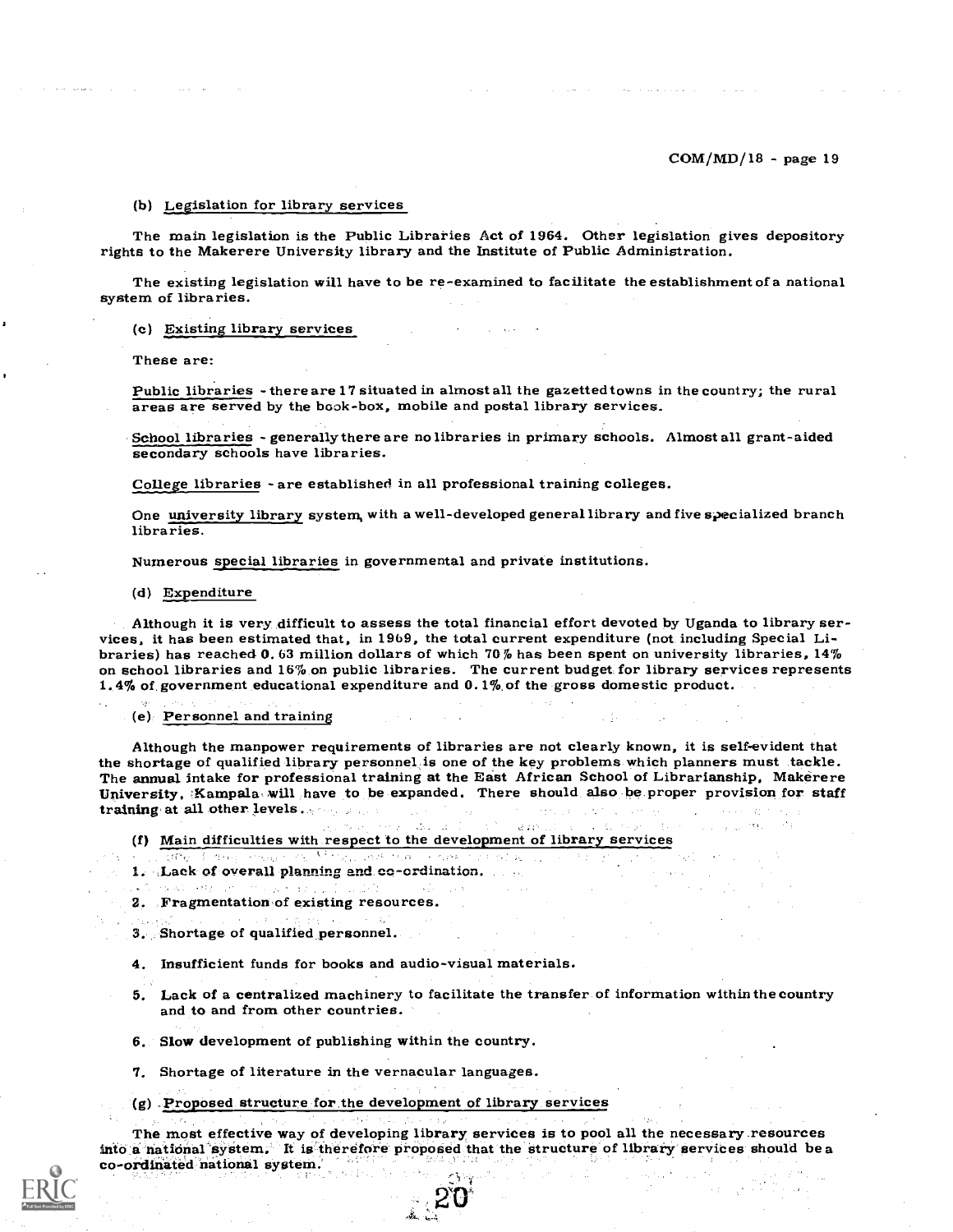The organizational structure of such a system should be based on the service requirements of higher education, research and technology on the one hand; and those of formal school and out-of-school education, vocational and

There should be a national planning and co-ordinating body, with wide representation, which should include: the Ministries of Education, Finance, Culture and Community Development. Economic Planning and Regional Administration. There should also be representation for the university, National Research Council, Library Association, Publishers Association and any other institutions linked with the development of library services. Such a body should be under the wing of a govern- ment ministry.

(h) Priorities for development

- 1. The setting up of a national planning and co-ordinating body, headed by a high ranking executive officer with expertise in library service planning. Such a body might be established under the Ministry of Education.
- 2. Fighting illiteracy through strengthening the Public Library Service.
- 3. Intensive staff training at all levels.

The complete of the complete of the complete of the complete of the complete of the complete of the complete o

#### Some financial aspects of the evolution of library services in Uganda\_

(a) Recent data on library services in Uganda

Table I compares enrolment, book stock available and unit cost in Uganda and for all African countries during recent years.

 $\degree$  One notices that the Ugandan school pyramid is quite similar to the pyramid of all African countries and because of this approaches the average situation in Africa; i. e. enrolment is almost entirely in primary schools; while the number of pupils enrolled in other levels of education remains relatively small (secondary education, less than 10%), or negligible (higher education enrolment less than  $1\%$ ). and a c

 $\langle \rangle^{\mu}$  . The book stock available varies according to the type of library concerned:

In school libraries the average is one book for 10 children. As a matter of fact this average hides a great difference between primary schools (book stock between 10,000 and 20,000 for 700,000 pupils) and secondary schools

ori Tirke

As for public libraries, Uganda seems to lag somewhat behind<sup>(1)</sup> 25 books per 1,000 literates for Africa as a whole. This difference is due to several causes; the more essential one is very<br>probably the stagnation of the book stock available in public libraries during the last 5 years. while over the same period the literate population was expanding considerably with the growth of the school system. It is worth suggesting at this stage the importance of developing and strengthening the public library network in the coming years so that the pupils who leave the school system do not relapse into illiteracy.

In university libraries, the Ugandan student seems on the contrary more favoured: 87 books<br>per student as against 50 for Africa as a whole. This situation can be explained by the extremely<br>privileged situation of the prest student enrolment.

With regard to unit current cost, the table indicates very clearly that library services tend to cost generally more in Uganda than in Africa as a whole. Two essential reasons can explain these differences: higher personnel costs on the one hand and on the other, better quality of services  $(2)$ .

 $(1)$  It is true that this average has been estimated on the basis of very small sample of countries.<br>(2) This quality can be appraised by a few approximate measures such as the average level of training of the librarian, staffing ratios, the diversity of collections, standard of existing facilities, etc.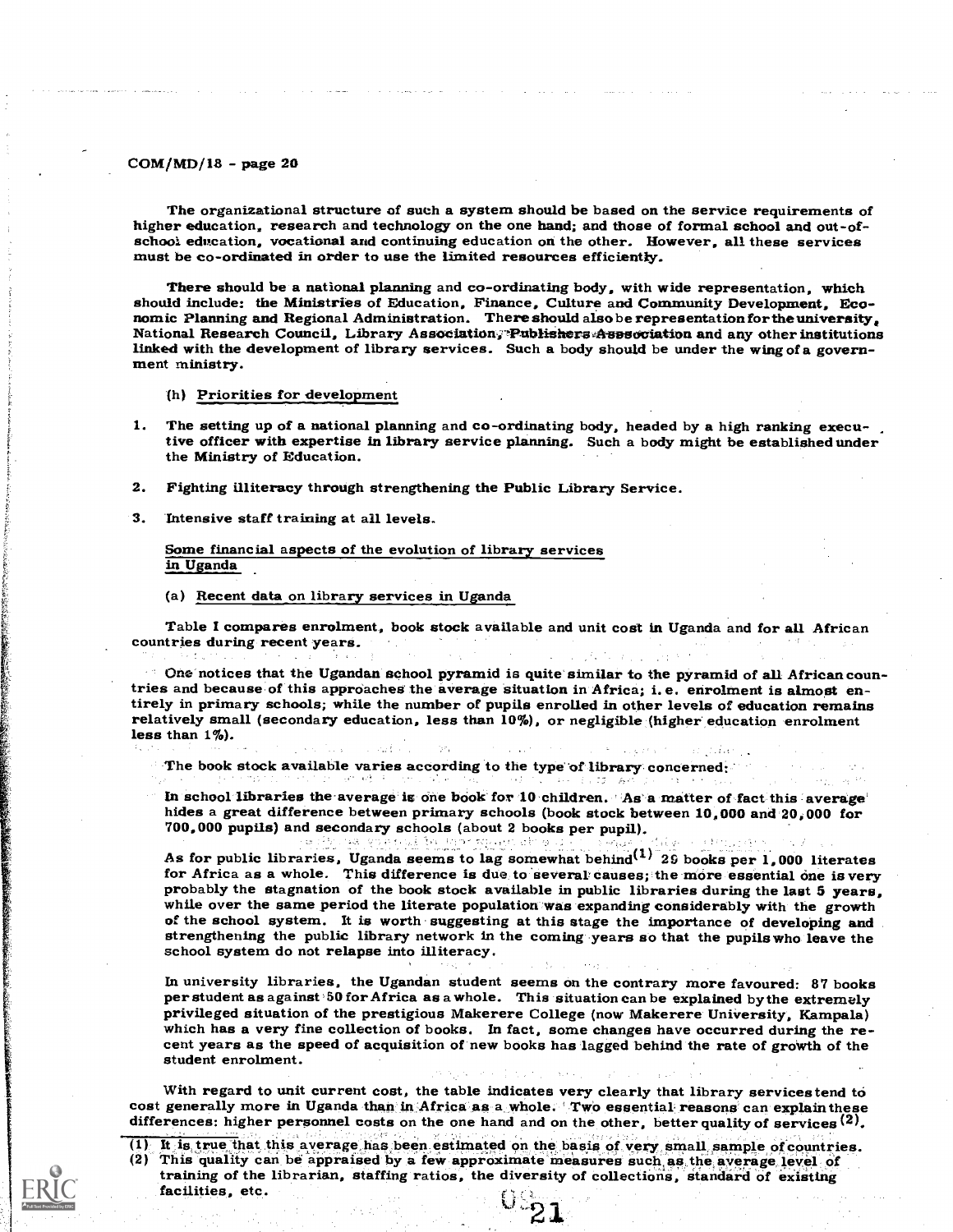# (b) Sketch of growth of the sector of libraries in Uganda

Being unable to establish a precise estimate of the needs and their costs, all that could be done<br>was to link globally the evolution of each type of library with a few indicators of the scale and the<br>nature of the needs: l particular. Here is the outline of the method used for the three categories of libraries, considered in the framework of the present annex.

With regard to public libraries, several studies give indications concerning the tendencies fore-<br>seen for the coming years<sup>(1)</sup>. They all imply a considerable strengthening of the public libraries net-<br>work through acqui

The hypothesis made in this paper is that in 1980 the number of available books per 1,000 lit- erate Ugandans would reach 100. (It was 29 in 1968 and would be 50 in 1975).

The evolution of the number of literates depends on several factors, i.e. rate of population growth; rate of life expectancy; school enrolment ratios. Lacking precise information, we have assumed that the population would that the literacy rate would be around 40% in 1975 and 50% in 1980, the number of literate Ugandans would reach 4.3 million in 1975 and 6.1 million in 1980.

The average cost per book also depends on several factors: cost structure according to the nature of the expense, evolution of the prices system, reform of the public libraries system, etc. In this case it was also necessa

Regarding school libraries separate estimates were made for primary schools and for secon-<br>dary schools of the first cycle (S.1 - S.4) and the second cycle (S.5 - S.6).

According to studies made within the Ministry of Education, the pupils enrolled in primary<br>schools would reach a million children in 1975 and 1,490,000 in 1980. At that school level it is<br>difficult to speak of real librar

 $5.7333$ 

 $\mathcal{L}(\mathbf{t})$ 

 $\hat{f} = \hat{f}$  as

| A. Enrolment<br>$(1965 - 1966)$                                                                                                 |               | lst level                                                                                                                                                                                                                                                                                                                                                                   | 2nd level                         | 3rd level                     |  |
|---------------------------------------------------------------------------------------------------------------------------------|---------------|-----------------------------------------------------------------------------------------------------------------------------------------------------------------------------------------------------------------------------------------------------------------------------------------------------------------------------------------------------------------------------|-----------------------------------|-------------------------------|--|
|                                                                                                                                 | Africa 18,500 | $\begin{picture}(180,10) \put(0,0){\vector(1,0){180}} \put(0,0){\vector(1,0){180}} \put(0,0){\vector(1,0){180}} \put(0,0){\vector(1,0){180}} \put(0,0){\vector(1,0){180}} \put(0,0){\vector(1,0){180}} \put(0,0){\vector(1,0){180}} \put(0,0){\vector(1,0){180}} \put(0,0){\vector(1,0){180}} \put(0,0){\vector(1,0){180}} \put(0,0){\vector(1,0){180}} \put(0,0){\vector($ | 1,900<br>`1 O                     | 100<br><b>Contractor</b>      |  |
| Uganda<br>A G in the bit $\%$ . Specifically, the constraint of the constraints of $96$ . The graph of the space $4$ properties |               | 634                                                                                                                                                                                                                                                                                                                                                                         | 27                                |                               |  |
| Book stocks available<br>$(1967 - 1968)$                                                                                        |               | <b>University</b><br>per student                                                                                                                                                                                                                                                                                                                                            | Schools<br>per pupil              | Public<br>per 1,000 literates |  |
| Africa/<br>Uganda                                                                                                               |               | For the company of the 50 percent<br>87                                                                                                                                                                                                                                                                                                                                     | $-0.1$<br>0.1                     | 100<br>29.                    |  |
| C. Average running cost<br>$(1967 - 1968)$                                                                                      |               | University<br>per student                                                                                                                                                                                                                                                                                                                                                   | Schools<br>per pupil              | Public<br>per 1,000 literates |  |
| Africa (US \$)<br>Uganda (US $$)$                                                                                               |               | 95.3<br>105.0                                                                                                                                                                                                                                                                                                                                                               | 0.03<br>0.12                      | $\sim$ $\sim$ 880<br>1,228    |  |
| D. Total current costs<br>$\sim$ (Estimates in 000's US\$) person 440                                                           |               | University<br>$\min 1969$ . The second constraints of $\lim_{n \to \infty}$ and $\lim_{n \to \infty}$ . The second constraints of $\lim_{n \to \infty}$                                                                                                                                                                                                                     | School<br>The 87 Superior Country | Public<br>libraries<br>$-107$ |  |

 $\mathcal{F}=\mathbf{g}_{\mathrm{max}}\left(\mathbf{g}_{\mathrm{max}}\right)$  and  $\mathbf{g}_{\mathrm{max}}\mathcal{F}$ Table I, - Comparative data for Uganda and Africa

(1) Let us mention in particular "Application for aid with library development in Uganda presented to the Danish Government" by the Uganda Library Service, "Proposed development for the Uganda Library Services - Report and capital estimates" by Hughes and Polkinhorne, as well as a note from Mr. E.C. Kibwika-Bagenda, Acting Director of the Public Libraries Board. (2) We are obviously dealing with normative hypotheses.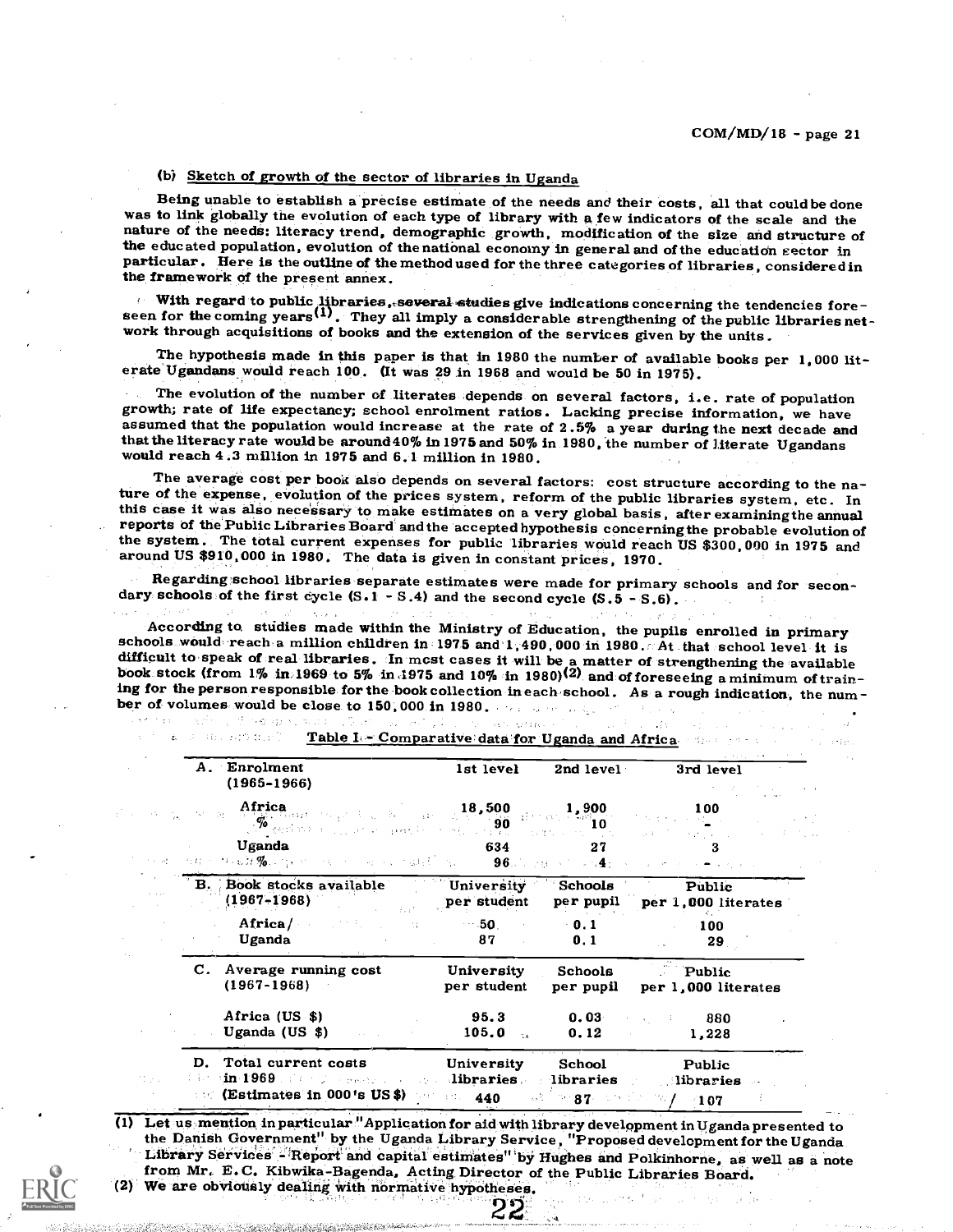The situation is very different depending on whether it is a question of secondary education of the first cycle or second cycle. As indicated in a study by the International In-titute of Educational Planning<sup>(1)</sup> the average library cost per pupil is roughly 1.70 U.S. dollars in the first cycle, and 4.30 U.S. dollars in the second cycle. Therefore, it was necessary-to deal separately with each cycle when computing the enrolment and the unit costs.

The school population projections of the Ministry of Education were used. The unit costs were estimated, globally and respectively at 2.10 dollars and 5.40 dollars in the first and second cycle of 1980. (Decreases in relative prices and economies-of-scale would partially compensate the cost of the increase in the number of books per enrolled student.) As an indication the available book stock would be 150,000 in 1975 and 306,000 in 1980.

The total current expenses in the school libraries would reach \$215,000 in 1975 and \$453,000 in 1980. Relating this cost to the enrolled population one finds that the average expense per student which was 0.12 dollars in 1969 would be close to 0.20 dollars in 1975 and approximately 0.28 dol- $\cdot$ lars in 1980.

Lastly with regard to university libraries, a number of studies were done on the development of their services in the coming year. The rôle of the Makerere Library and its rate of expansion in the future were studied in several reports. From this point of view, a number of uncertainties remain which make any attempt at forecasting hazardous. The hypotheses adopted in the calculation - chosen among many others, equally probable - is that the Makerere Library will improve the quality of its services and will be able to face the diversification of its readers which will result from the establishment of new chairs at the university. Moreover, economies of scale would necessarily appear in some departments; therefore, it was accepted that the book stock per enrolled student would remain at its present level of 87. As a whole, and lacking elements of additional information our estimation is that the relative price of library services would vary according to the relative prices of books and relative costs for personnel. We figure that the average unit cost per enrolled student would reach 124 dollars for higher education as a whole, inconstant prices.

The evolution of enrolment in higher education depends in Uganda - as everywhere else - on a number of factors: admission policy, social demand, manpower needs, etc. In this connexion, according to the adopted hypothesis, very important differences in higher education can be observed. Within the framework of these estimates, it seemed preferable to adopt an average hypothesis and to avoid favouring excessively the opinion of economists in relation to that of educators. Asa whole the enrolment in higher education would come close to 7,300 in 1980. Consequently, the current budget of university libraries would reach US \$914,000 during the same year. This estimate is given in constant prices.

### (c) A final word

What are the consequences of the growth outline presented and what meaning must we give to it? We shall briefly discuss this point, referring to the data given in table number II.

The preceding outline integrates the evolution of qualitative as well as quantitative needs of library services: evolution of enrolment according to school level, of rate of literacy, of the available book stock, of staffing ratio, etc. Two factors clearly show the importance of the accepted modifications: enrolment increase of 117%; unit cost increase from 17% to 133% depending on the type of libraries considered. Therefore it is not surprising to find that all the current expenses (not including equipment and building expenses) which the nation will have to devote to library services would be multiplied by four in 11 years to reach US \$2,276,000 in 1980; a considerable expansion if one remembers that we are dealing with figures in constant prices, that is to say, not taking into account price increases.

Is this realistic: and can we assume that Uganda will be able to face such financial effort? It is difficult to answer since such a question is more the responsibility of the political man than of the technician. The latter can only consider this result in relation to a few reference data.

- (i) In relation to the gross domestic product, current expenses for libraries would reach  $0.17\%$  in  $1.980$ ; which corresponds to the minimum adopted for Africa in the main working  $\frac{d}{d}$  of the meeting  $\frac{1}{d}$ COM/CONF. 9/3). In relation to total educational expenses, current expenses would represent  $2.4\%$  as opposed to  $2.9\%$  for the minimal objective.
- (1) See J. Chesswas and J. Hallak "Behaviour of non-teacher recurring expenditures" (Mimeo 1969)
- to be published. (2) With the understanding that our estimates do not include special library expenses and do not take into account the eventual creation and the functioning of the national library.  $23$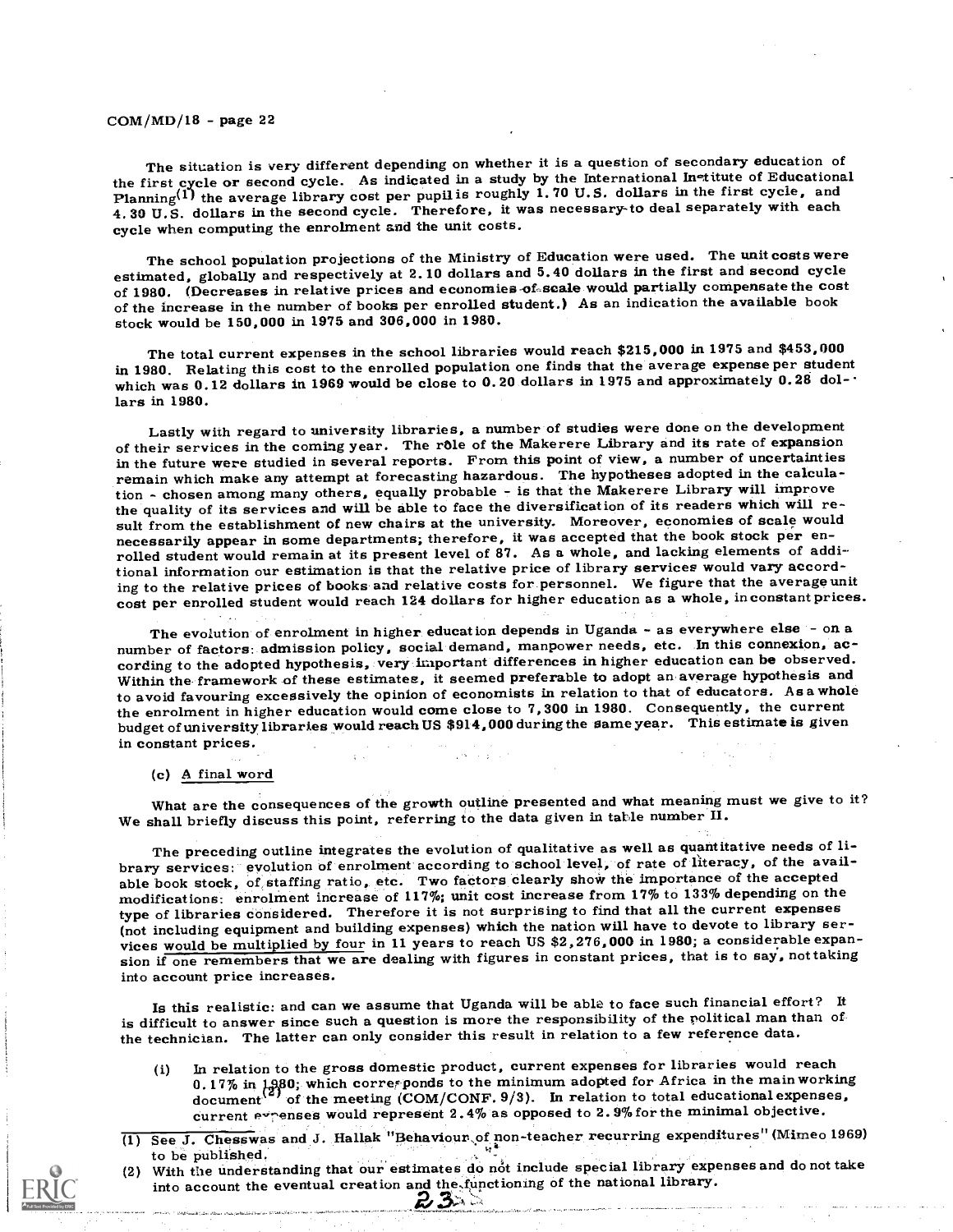As a consequence, within the framework of this hypothesis, and taking into account the expenses of specialized libraries and of the national library (which would be created), Uganda would go beyond the minimal objective fo ate objective.

- (ii) The current budget of libraries will not be financed only by the government. The current expenses in primary school libraries are almost exclusively financed by the school fees paid by the families; in secondary and h brary budgets. In public libraries the possible contributions of associations and other pri-<br>vate groups though unimportant, cannot be entirely disregarded.
- (iii) However, a major obstacle might appear in the implementation of the expansion programmes implied in the adopted proposal. For it assumes an important programme of building, equipment and book purchase which would require very heavy capital expenses<sup>(1)</sup>. In this regard, a substantial external aid would be necessary to support the drain on national resources. Only a precise study of needs and a detailed analysis of programme costs will permit an estimate of the level of required help, and therefore of the degree of realism of the adopted outline. Such studies will also costs savings through rationalization of management and of the conception of the library system in the country. It is no longer necessary to stress the advantage of following this outline with a serious preparation for a development plan for library services.

| Enrolment (000's)<br>А.                                                         | 1969                 | 1975                       | 1980                   |
|---------------------------------------------------------------------------------|----------------------|----------------------------|------------------------|
| Primary $1 - 7$                                                                 | 686                  | 1,000                      | 1,490                  |
| Secondary $S.1 - S.4$                                                           | 35                   | 50                         | 71                     |
| Secondary $S.5 - S.6$                                                           | 4                    | $\cdot$ 10                 | 16                     |
| Higher (rounded)                                                                | 4                    | 6                          | 7                      |
|                                                                                 | 729                  | 1,066                      | 1,584                  |
| Book stocks available<br>В.<br>1980                                             | Schools<br>per pupil | University<br>per student  | Public<br>per literate |
|                                                                                 | 0.30                 | 87                         | 0.10                   |
| C. Average unit costs<br>$\triangle$ 1980 $\triangleright$ and $\triangleright$ | Schools<br>per pupil | University<br>per student. | Public<br>per literate |
| $US$ \$                                                                         | 0.28                 | .124.00                    | 1.49                   |
| D. Total current<br>expenditures                                                | Schools              | University                 | Public                 |
| $(1980 - 000 \text{ s US }$ \$)                                                 | 452                  | 914                        | 910                    |

Table II - Trend of library services in the coming decade

### VII. SUMMARY OF MAIN RECOMMENDATIONS

#### Introduction

"We have yet to recognize the fact that the cornerstone of a nation determined to meet the challenge of science and technology, is the availability of the written and printed word in the form of books, journals and other forms of printed matter."

The Honourable Mr. C.B. Katiti, Minister of Culture and Community Development in the Republic of Uganda.

 $\mathbf 4$ 

(1) Unfortunately impossible to calculate within the framework of this paper.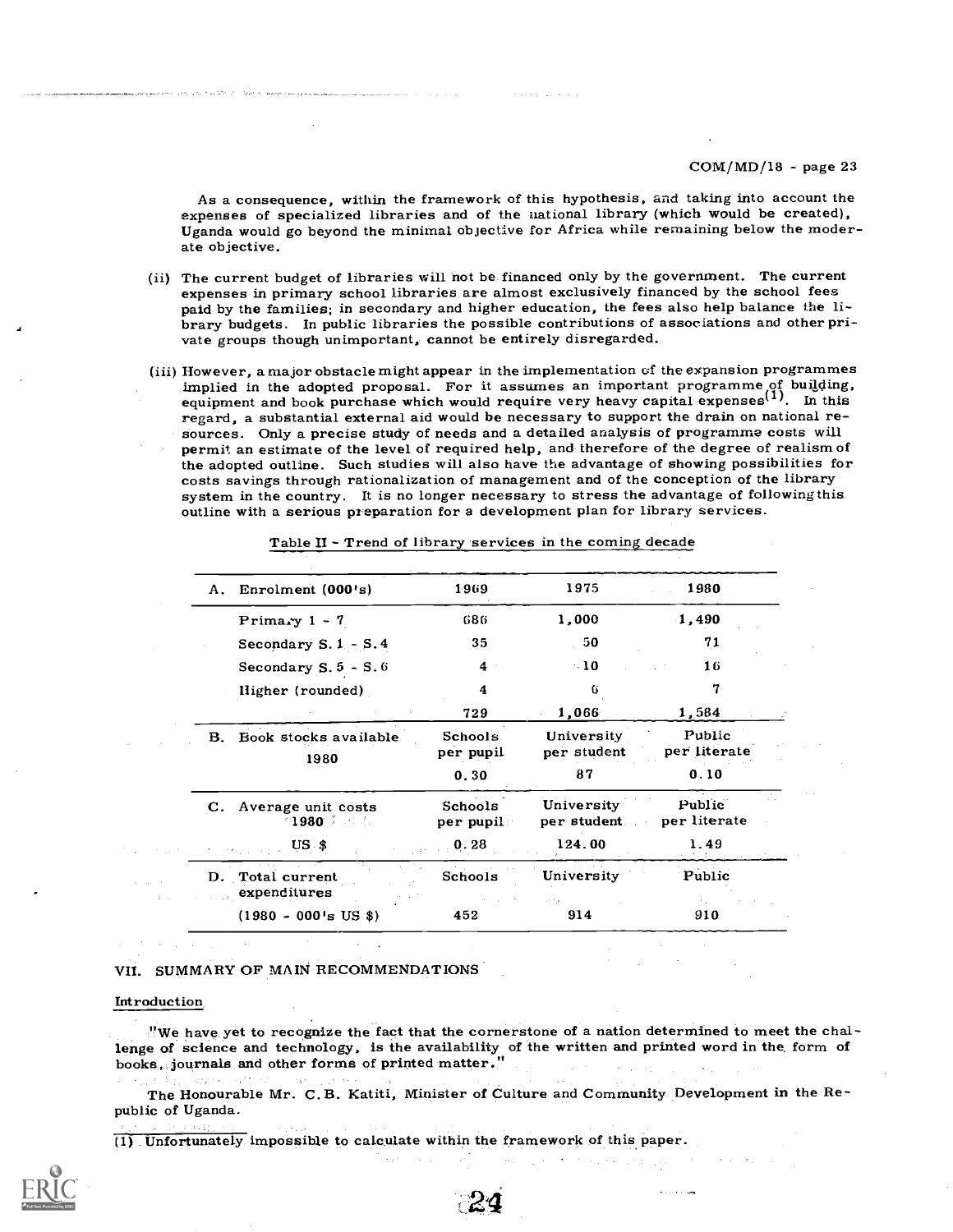Authorities state that the world is now in the early years of "the Age of Information". The complexities of modern life in Africa and throughout the world require a quantity and variety of information beyond that ever conceived of in other eras.

Governments in Africa have assigned high priorities to education, agriculture, health and industry - too often without recognizing the basic need for libraries and information services to support development programmes and economic resources. Even when they recognize this need, governments do not always provide the necessary financial support.

Libraries have no single aim: their purposes are multifarious. They provide opportunities for self instruction and further education, help to fill the gaps caused by the shortage of schools and act as a social cement betwe dispensable workshops for educational programmes of all kinds, supporting scientific and technological research and providing essential sources of reference and information for government. commerce, industry and the community at large. Without them literacy programmes lose much of their effectiveness, those who have painfully struggled to acquire the art of reading relapse into illiteracy and people are deprived of a valuable means of recreation and life-long education.

The world has begun to recognize the achievements of African specialists in agriculture, medicine, art and other fields. Libraries serve as the major agents for disseminating information about such developments to centres of learning throughout the world. Recognition of intellectual accomplishment is important in national development - and libraries as intellectual exchange centres serve the nation by providing the constant flow of information so basic to national and international development. Libraries stand ready to reach out to every citizen and in every activity. They have a basic rôle to play in disseminating information about government programmes and development plans and the understanding of these plans. They are instruments of national unity.

President Julius K. Nyerere of Tanzania when opening the National Central Library in Dar es Salaam summarized the need for libraries in Africa as follows:

VI. . . Books are a very important way to knowledge, and to self-improvement; from them we can learn new ideas, new techniques of working and new methods.... We can broaden our understanding of other peoples, and even of ourselves .... And the provision of a National Library Service in Tanzania means that this knowledge is made available to all our literate citizens, and through them to the people who have not yet learned to read."

#### Recommendations to the Director-General of Unesco

This meeting therefore recommends to the Director-General of Unesco:

- 1. That the information on the present state of liberty and documentation services in Africa contained in Chapter; II of the main working document (COM/CONF. 9/3) be revised in the light of the details given in Part VI $(1)$  of this report and published, and to take this information into account when formulating future Unesco development plans for library and information services in Africa.
- That special regard be given to the needs of new literates and in order to assist librarians in meeting the requirements of this new and rapidly growing reading public, Unesco ensure the inclusion of a library services component to support all future literacy campaigns. See VI,  $(3)$ .
- That when regional centres for training and research in book development are established in Africa, specialists in library science be assigned to the staffs and that training and research be carried out to the greatest extent possible in liaison with existing library schools. [See VI, (3).
- 4. That Unesco should continue its efforts to assist Member States to co-ordinate the planningand development of library and information services along the lines outlined in Recommendation<sup>4</sup> to Member States as set out in'VII (3) and to develop the necessary methodology and tools.
- That every effort be made by Unesco to ensure that no rigid distinction between libraries and documentation centres are introduced into Africa since documentation services are an integral part of all library and information services.  $\sqrt{V}V$ , (4), (b) $\sqrt{7}$ .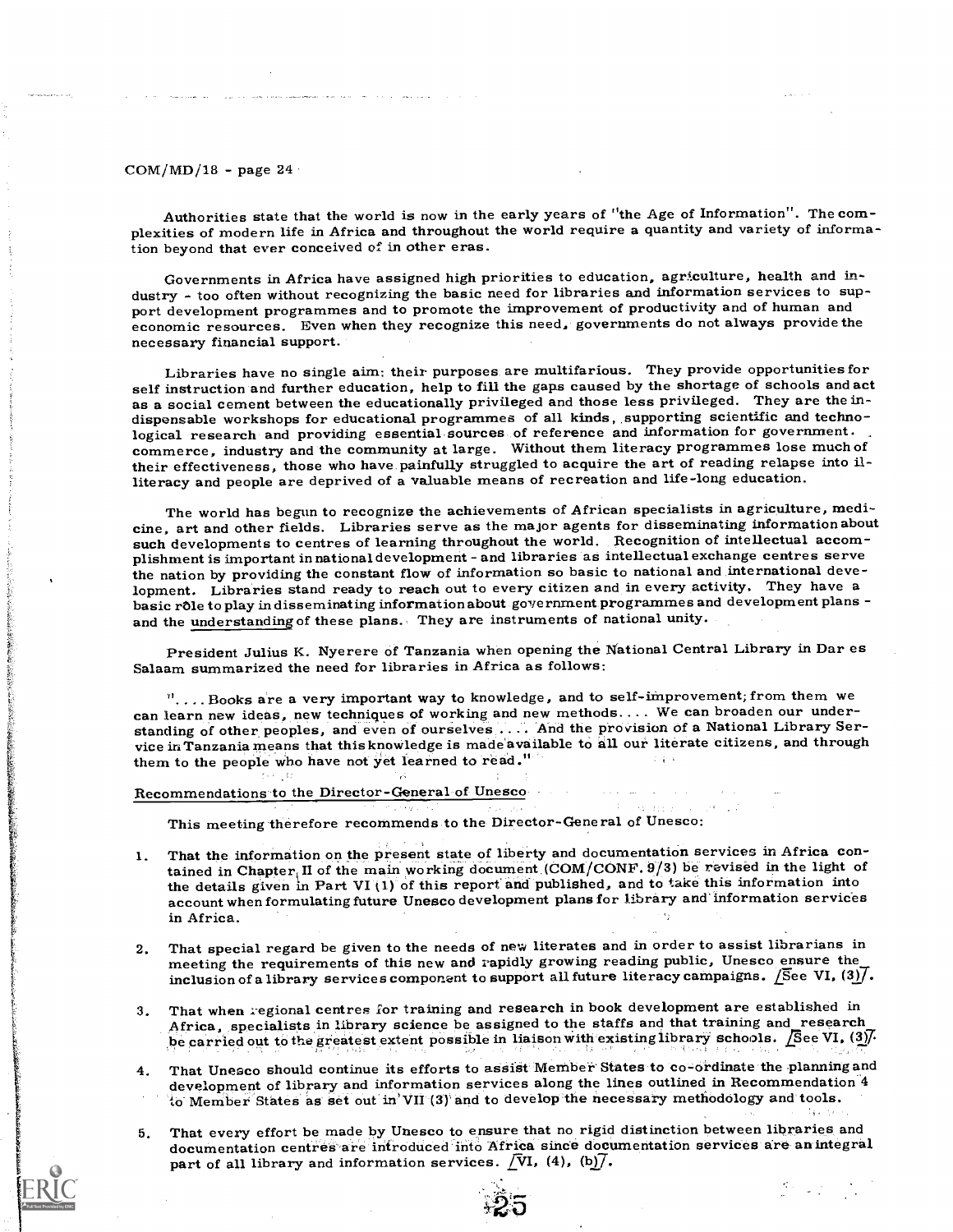- 6. That in view of the growing demand for sub-professional staff Unesco increase its efforts to provide suitable training facilities at this level, and that the audio-visual course for library assistants, already available in Spanish, be used as a basis in producing a similar course for use in English and French-speaking countries.  $\sqrt{V}I$ , (5) $\frac{1}{V}$
- 7. That in order to avoid the introduction of artificial distinctions between the training of librarians work at existing library schools by the provision of the necessary specialized staff.  $NI$ , (5)/.
- 8. That Unesco continue to give assistance for the provision of advanced courses for senior practising professional librarians, both in Africa and overseas and, in particular, to arrange for the provision of intensive courses in planning theory and techniques, possibly within Unesco's Regional Centre for Educational Planning in Africa.  $\sqrt{V}I$ , (5).
- 9. That Unesco continue its assistance for the training of library staff and in particular assist the existing schools of librarianship to establish research departments.  $\overline{N}$ I, (5) $\overline{7}$ .
- 10. That a meeting be convened at the earliest opportunity for the purpose of harmonizing standards of entry into library schools, the length and content of courses, and qualifications awarded in librarianship and informa
- 11. That the guidelines on a plan for the development of library services for Uganda be transmitted to the Government of Uganda and, if requested, assistance be provided for the carrying out of the full planning exercise.  $\sqrt{V}I$ ,  $(7)$ .
- Recommendations to Member States

This meeting also recommenda to Member States:

- 1. That the possibility of removing import duties and levies on both books and paper be vigorously pursued.  $/\overline{V}I$ , (3)7.
- 2. That the formation of national book promotion councils in accordance with the recommendations of the Regional Expert Meeting in Accra in 1968 be supported and that librarians be represented on these councils.  $\sqrt{V}I$ ,
- 3. That efforts to develop library services be intensified during International Book Year, 1972.  $\sqrt{V}$ I, (3)7.
- 4. (a) While it is recognized that the patterns of organization of library and information services will of necessity differ from one country to another, early steps be taken in each country to create a single national body, backed by the necessary legislation, with responsibility for the planning and development of a fully integrated national library and information system.  $\sqrt{V}I$ , (4), (c).
	- (b) That such bodies should be responsible to one minister who would act as its spokesman in the body politic and have a membership fully representative of all agencies requiring the provision of library and information services and of all government ministries concerned, including planning and finance.  $\sqrt{V}V$ , (4), (c)  $\sqrt{ }$ .
	- (c) That such bodies should be provided with the necessary finance and expert staff to enable them to carry out the following functions:
		- (i) the preparation, co-ordination and implementation of development plans for all types of library and information services;
		- (ii) the costing of such plans and their inclusion in the national development plans;
		- (iii) the harmonization of the allocation-of all resources for library and information ser-<br>vices whether from internal or extensial sources;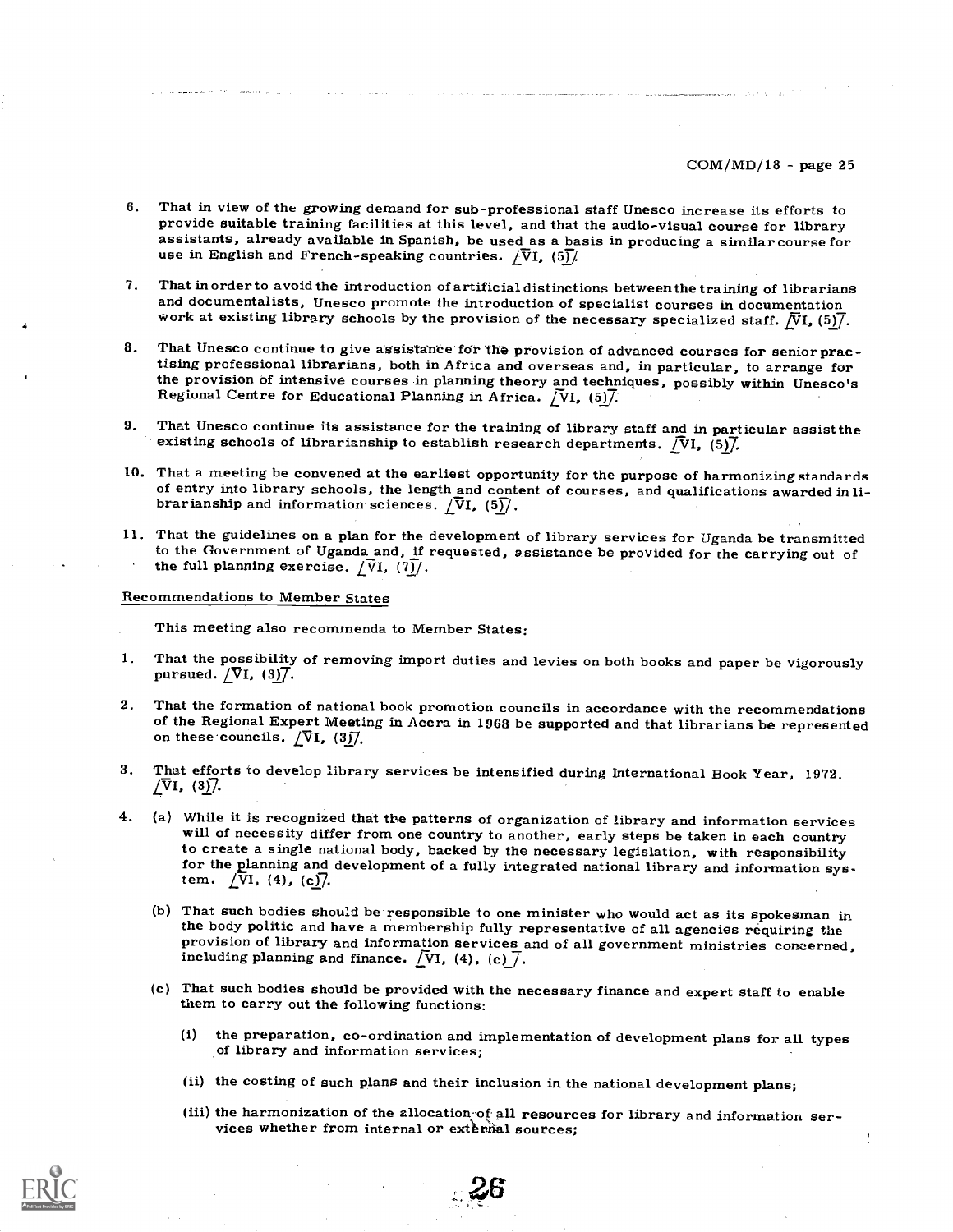- (iv) the establishment of national standards for the efficient operation of library and information services;
- (v) the development of a unified scheme of service and a common salary structure for the profession and the preparation in consultation with established schools of librarianships of the necessary manpower plans.  $\sqrt{V}I$ , (4), (d) $\sqrt{I}$ .
- 5. That as necessary new schools of librarianship be provided to ensure that African librarians can receive their basic professional training in Africa and that such schools should be established as an integral part of universities.  $\[\n\sqrt{\n\mathfrak{N}}\n$ ,  $(5)\n\]\n$ .
- 6. That all library schools in Africa should provide foreign language courses in either English or French, as appropriate.  $\sqrt{V}$ 1, (5) $\sqrt{l}$ .
- 7. That in their attempts to intensify the development of library andinformation services they make full use of the assistance provided by the Unesco Programme of Participation in the Activities' of Member States and the Technical Assistance and Special Fund Sectors of the United Nations Development Programme.  $\sqrt{V}$ I, (6) $\overline{7}$ .
- 8. That they make every effort to improve the collection, accurate presentation and transmission to Unesco of statistical data concerning library and information services, in order to provide a sound basis for the planning of future programmes.  $[\nabla 1, (6)]$ .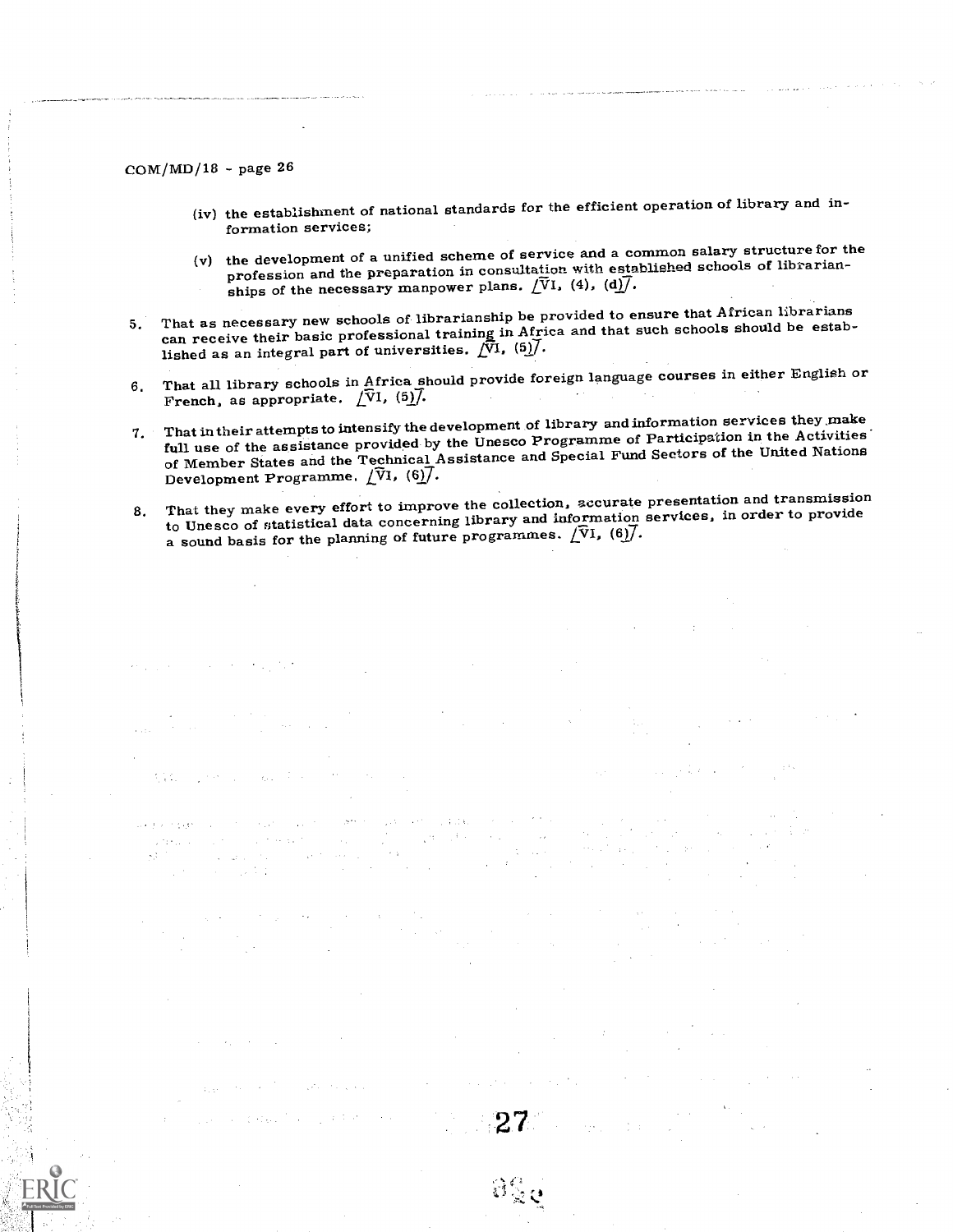COM/MD/18 Annex/Annexe

#### ANNEX/ANNEXE

#### LIST OF PARTICIPANTS/LISTE DES PARTICIPANTS

### 1. EXPERTS

Mr. A. Bousso,<br>Directeur de l'école de bibliothécaires, archivistes et documentalistes de l'Université de Dakar, Botte Postale 3252, Dakar, Sénégal.

Mr. Remi Chisupa, Professional Officer, Documentation and Scientific Information, National Council for Scientific Research, P.O. Box R. W. 166, Ridgeway, Lusaka, Zambia.

Mr. David Cornelius,<br>Principal Librarian,<br>Ghana Library Board,<br>P.O. Box 663,<br>Accra, Ghana.

Mr. M. E. C. Kibwika-Bagenda,<br>Acting Director,<br>Public Libraries Board,<br>Salisbury Road, Salisbury Road, P.O. Box 4262,  $\label{eq:2} \begin{split} \frac{\partial}{\partial t} \left( \frac{\partial}{\partial t} \right) & = - \frac{\partial}{\partial t} \, . \end{split}$ Kampala, Uganda.

Mrs. K.L. Liguer-Laubhouet,<br>Chef du Service de bibliotheques et publications, a la direction des affaires culturelles,<br>B.P. 2685,<br>Abidjan, Rép. de Côte d'Ivoire.

Mr. T. K. Lwanga,<br>Chief Librarian,<br>Makerere University Library,<br>P.O. Box 16002, Kampala, Uganda.

Mr. M. K. S. Mvaa,<br>University Librarian,<br>University of Dar es Salaam,<br>P.O. Box 35092, Dar es Salaam, Tanzania.

Mr. J. Mwilambwe,<br>Directeur général F. F.,<br>Ministere de l'education nationale,<br>B.P. 32,<br>Kinshasa, République démocratique du Congo.

in the river of countries are easily  Mr. Kalu Okorie,<br>Director of Library Services and<br>Secretary to the Board,<br>Fast Central State Library Board,<br>P.M.B. 1026,<br>Enugu, Federal Republic of Nigeria, West Africa.

Mr. Francis Otiento Pala,<br>Chief Librarian, Kenya National Library Services, P.O. Box 30573, Nairobi, Kenya.

Miss J. Ratsimandrava, Conservateur de la bibliotheque nationale,<br>Ministère des affaires culturelles,<br>B.P. 257,<br>Tananarive, République Malgache.

Mr. Abel Samba,<br>Bibliothécaire de l'école normale supérieure,<br>B.P. 237,<br>Brazzaville, République populaire du Congo.

Mr. David Sentongo,<br>Deputy Chief Education Officer,<br>Ministry of Education,<br>P.O. Box 7063, Kampala, Uganda.

Mr. Solomon Gabre-Kristos,<br>Head, Ethiopian Collection Department,<br>Haile Selassie I University Library,<br>P.O. Box 1176, Asfaw Wossen, Addis Ababa, Ethiopia.

2. OBSERVERS FROM INTERGOVERNMENTAL ORGANIZATIONS/OBSERVATEURS DES OR-GANISATIONS INTERGOUVERNEMENTALES

United Nations Development Decade/Programme des Nations Unies pour le developpement

Mrs. Janet Kozera, Chief, Reference Unit,<br>Chief, Reference Unit,<br>But eau of Operations and Programming, United Nations Development Programme (UNDP), 866 United Nations Plaza,

New York, N.Y. 10017, U.S.A.

a stronger to produce and the